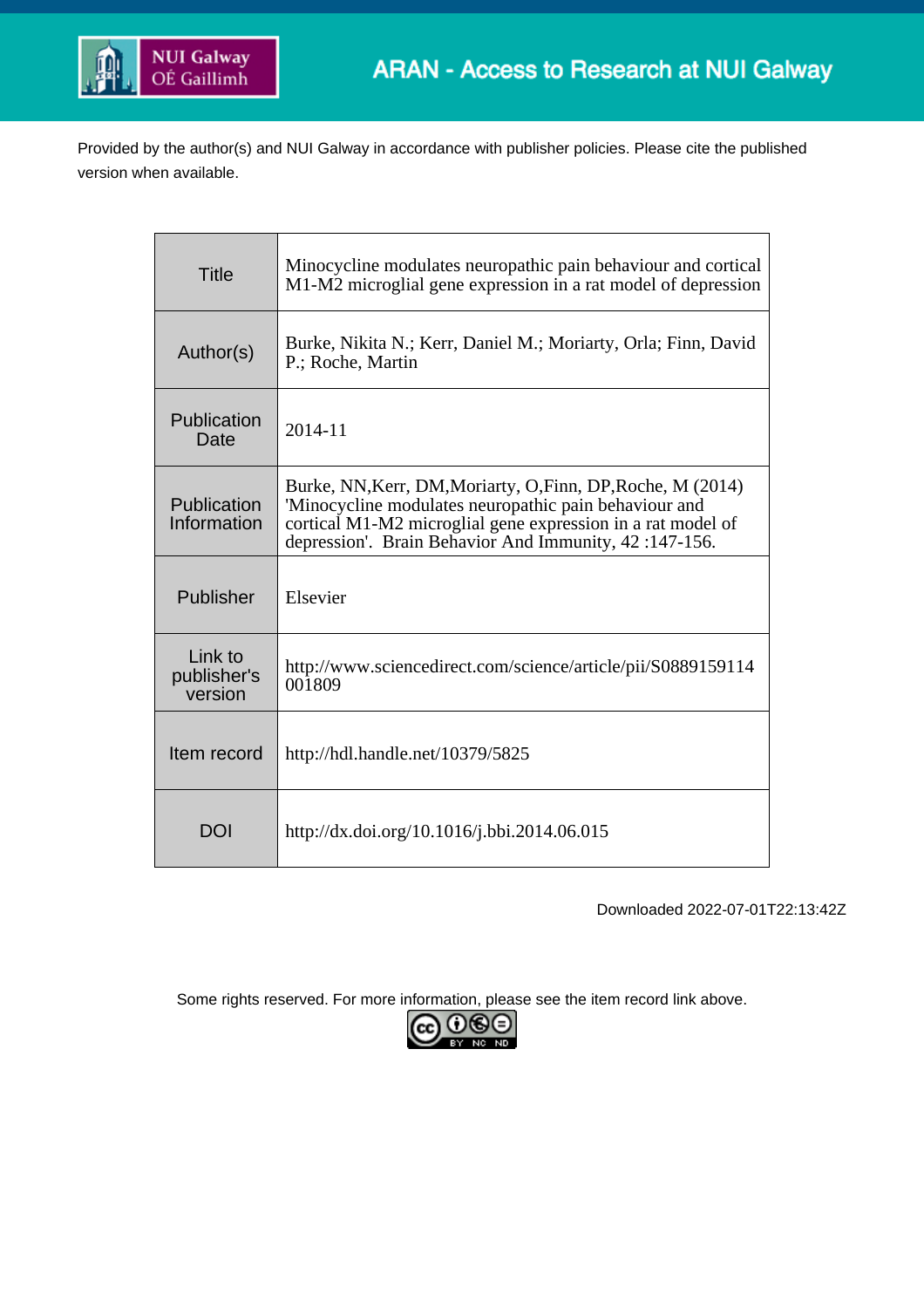Burke NN, Kerr DM, Moriarty O, Finn DP, Roche M (2014).

Minocycline modulates neuropathic pain behaviour and cortical M1-M2 microglial gene expression in a rat model of depression.

Brain, Behavior, and Immunity. 42: 147-156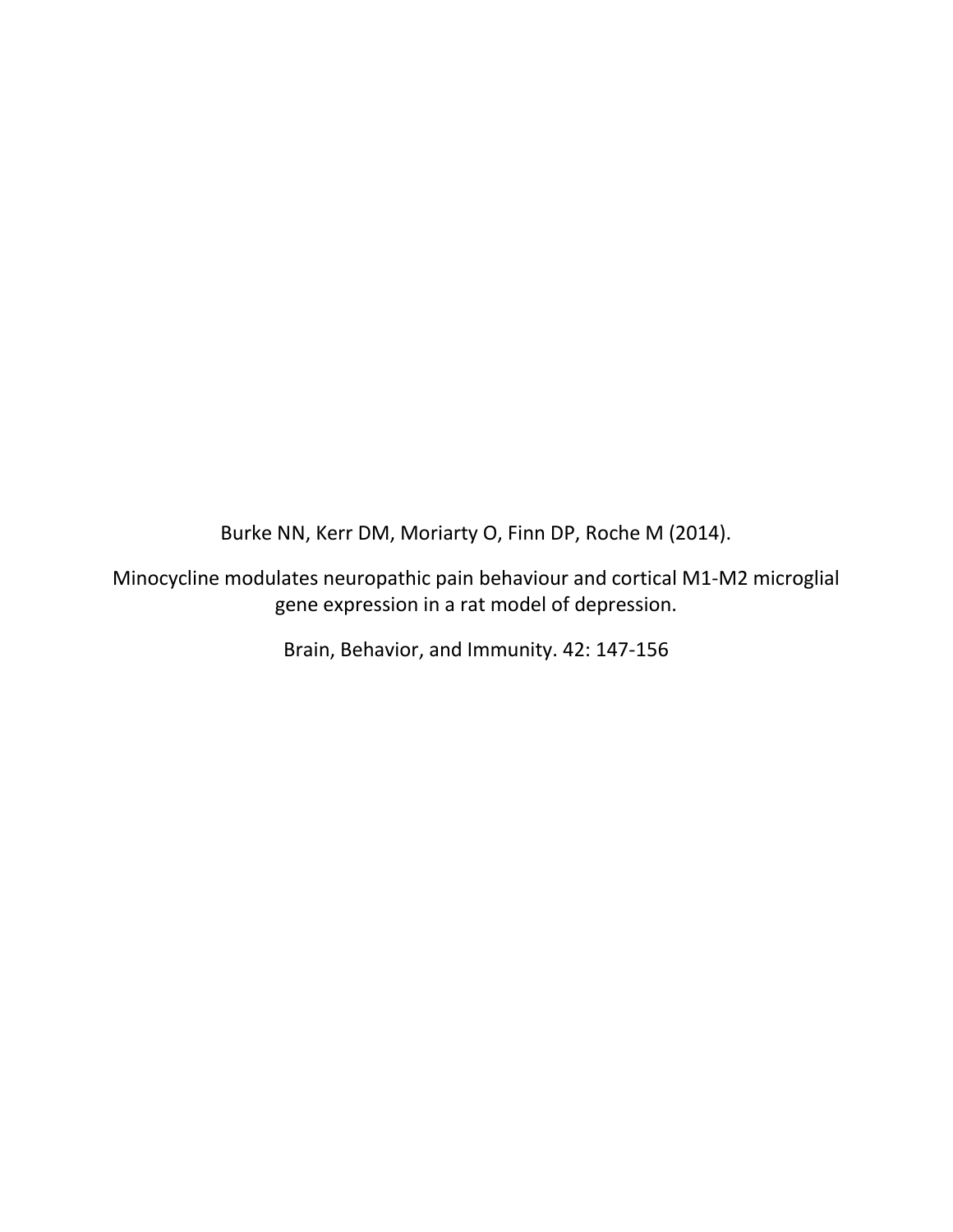# **Minocycline modulates neuropathic pain behaviour and cortical M1-M2**

# **microglial gene expression in a rat model of depression**

# Nikita N Burke<sup>a,b</sup>, Daniel M Kerr<sup>a,b,c</sup>, Orla Moriarty<sup>b,c</sup>, David P Finn<sup>b,c</sup>, Michelle Roche<sup>a,c\*</sup>

<sup>a</sup> Physiology, <sup>b</sup> Pharmacology and Therapeutics, School of Medicine, <sup>c</sup> NCBES Centre for Pain Research and Galway Neuroscience Centre, National University of Ireland Galway, University Road, Galway, Ireland.

*\*Corresponding Author:* 

Dr. Michelle Roche,

Physiology,

School of Medicine,

National University of Ireland,

Galway,

Ireland

Tel: 00353 91 495427

Email: [michelle.roche@nuigalway.ie](mailto:michelle.roche@nuigalway.ie)

**Keywords:** olfactory bulbectomy, spinal nerve ligation, cytokine, microglia, prefrontal cortex, von Frey, allodynia, neuroinflammation, antidepressant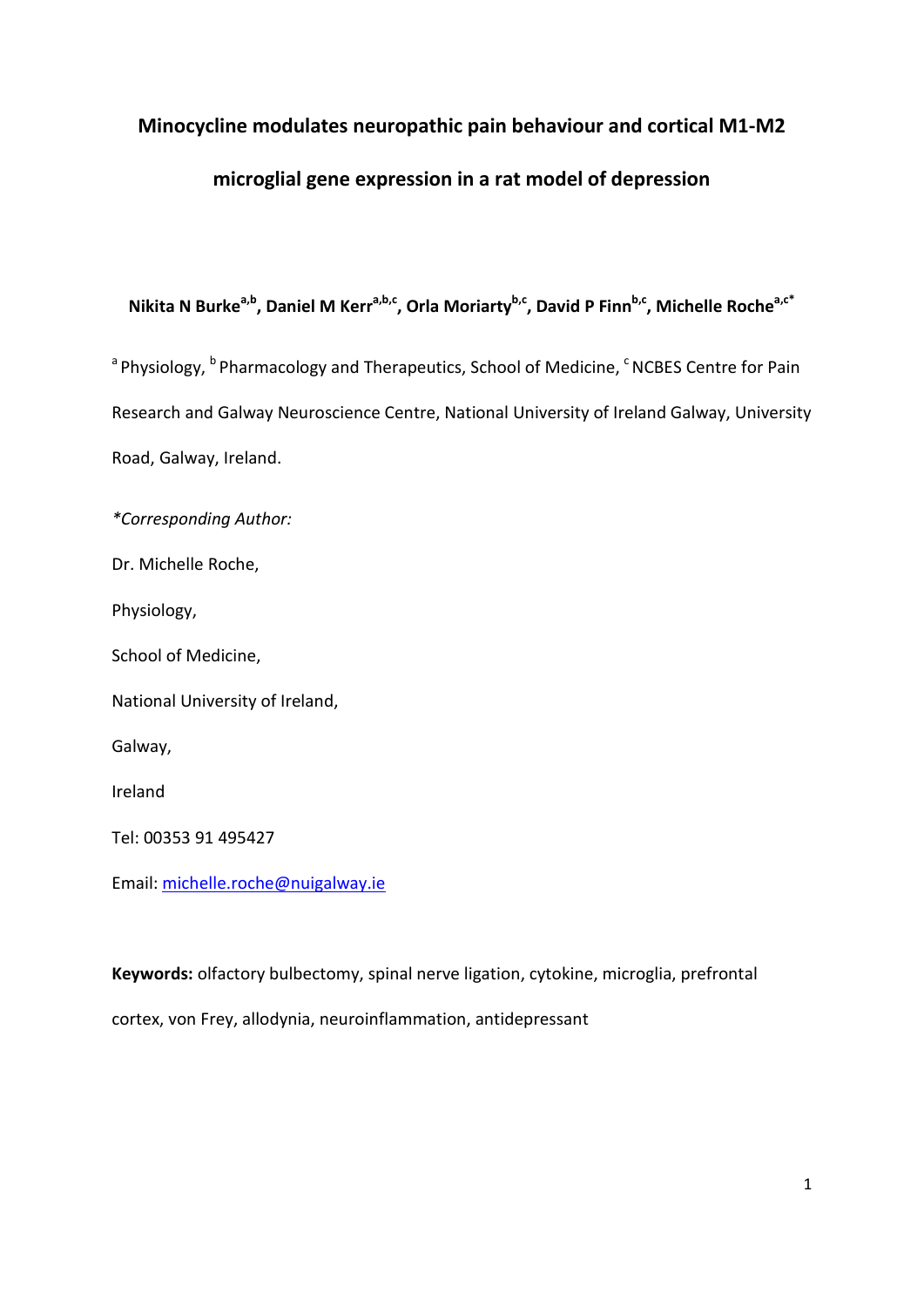#### **Abstract**

There is a paucity of data on the role of microglia and neuroinflammatory processes in the association between chronic pain and depression. The current study examined the effect of the microglial inhibitor minocycline on depressive-like behaviour, spinal nerve ligation (SNL) induced mechanical and cold allodynia and associated changes in the expression of genes encoding microglial markers (M1 vs. M2 polarisation) and inflammatory mediators in the prefrontal cortex in the olfactory bulbectomised (OB) rat model of depression. Acute minocycline administration did not alter OB-induced depressive-like behaviour but prevented SNL-induced mechanical allodynia in both OB and sham rats. In comparison, chronic minocycline attenuated OB-induced depressive-like behaviour and prevented the development of SNL-induced mechanical allodynia in OB, but not sham, rats. Further analysis revealed that SNL-induced mechanical allodynia in OB rats was attenuated by chronic minocycline at almost all time-points over a 2 week testing period, an effect observed only from day 10 post-SNL in sham rats. Chronic administration of minocycline reduced the expression of CD11b, a marker of microglial activation, and the M1 proinflammatory cytokine IL-1β, in the prefrontal cortex of sham-SNL animals. In comparison, the expression of the M2 microglia marker (MRC2) and anti-inflammatory cytokine IL-10 was increased, as were IL-1β, IL-6 and SOCS3, in the prefrontal cortex of OB-SNL animals following chronic minocycline. Thus, chronic minocycline attenuates neuropathic pain behaviour and modulates microglial activation and the central expression of inflammatory mediators in a manner dependent on the presence or absence of a depressive-like phenotype.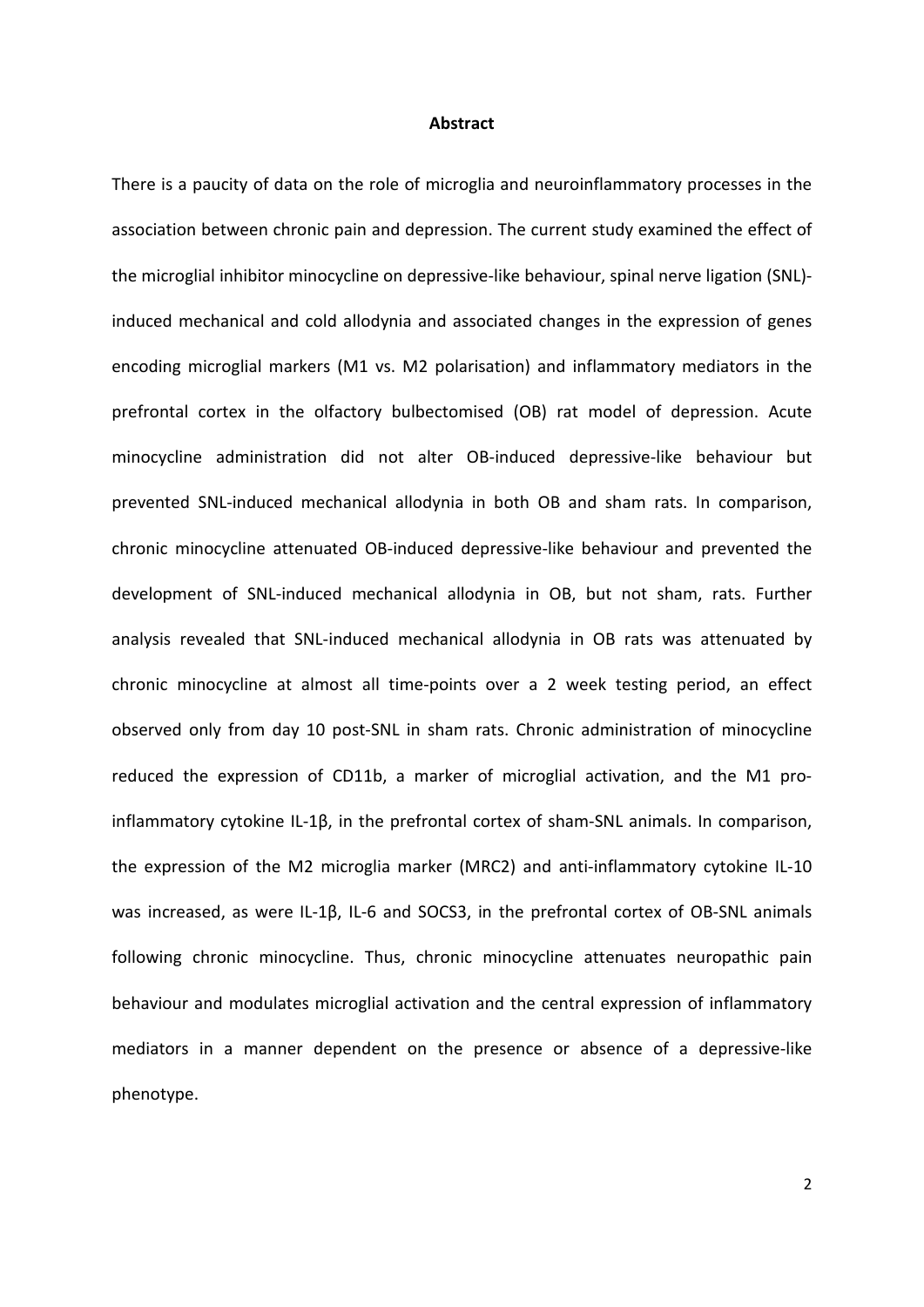#### **1. Introduction**

Depression and chronic pain are widely recognised clinical co-morbidities, with up to 50% of chronic pain patients exhibiting depression (Radat et al., 2013), while almost 60% of depressed patients experience painful physical symptoms (Aguera-Ortiz et al., 2011). Recent data from animal studies support this clinical relationship and indicate that inflammatory and neuropathic pain-related responding is enhanced in various animal models of depression including olfactory bulbectomy (OB) (Burke et al., 2013a, Burke et al., 2010), early life stress (Uhelski and Fuchs, 2010, Burke et al., 2013b) and the Wistar-Kyoto rat (Burke et al., 2010, Zeng et al., 2008, Rea et al., 2014). However, the neurobiological substrates mediating altered nociceptive responding in depression remain ambiguous. Substantial evidence indicates dysregulation of the (neuro)immune system in both depression and chronic pain (for review see Miller et al., 2009, Watkins and Maier, 2005); which may also underlie the association between these conditions. Pre-clinical studies have demonstrated peripheral nerve injury-induced neuroimmune activation in brain regions responsible for the modulation of nociception and/or affect, including the prefrontal cortex (Apkarian et al., 2006, Al-Amin et al., 2011). Furthermore, the expression of genes coding for the pro-inflammatory cytokines IL-1β, IL-6 and/or TNFα, is enhanced in brain regions responsible for processing emotion and pain in animal models of depression with concomitant inflammatory (Kim et al., 2012, Arora et al., 2011) and neuropathic (Norman et al., 2010, Apkarian et al., 2006, Burke et al., 2013a, Burke et al., 2013b) pain-related responding. Thus, modulating neuroimmune responses has been proposed as a novel target for the treatment of CNS disorders with an inflammatory component, including depression and associated chronic pain.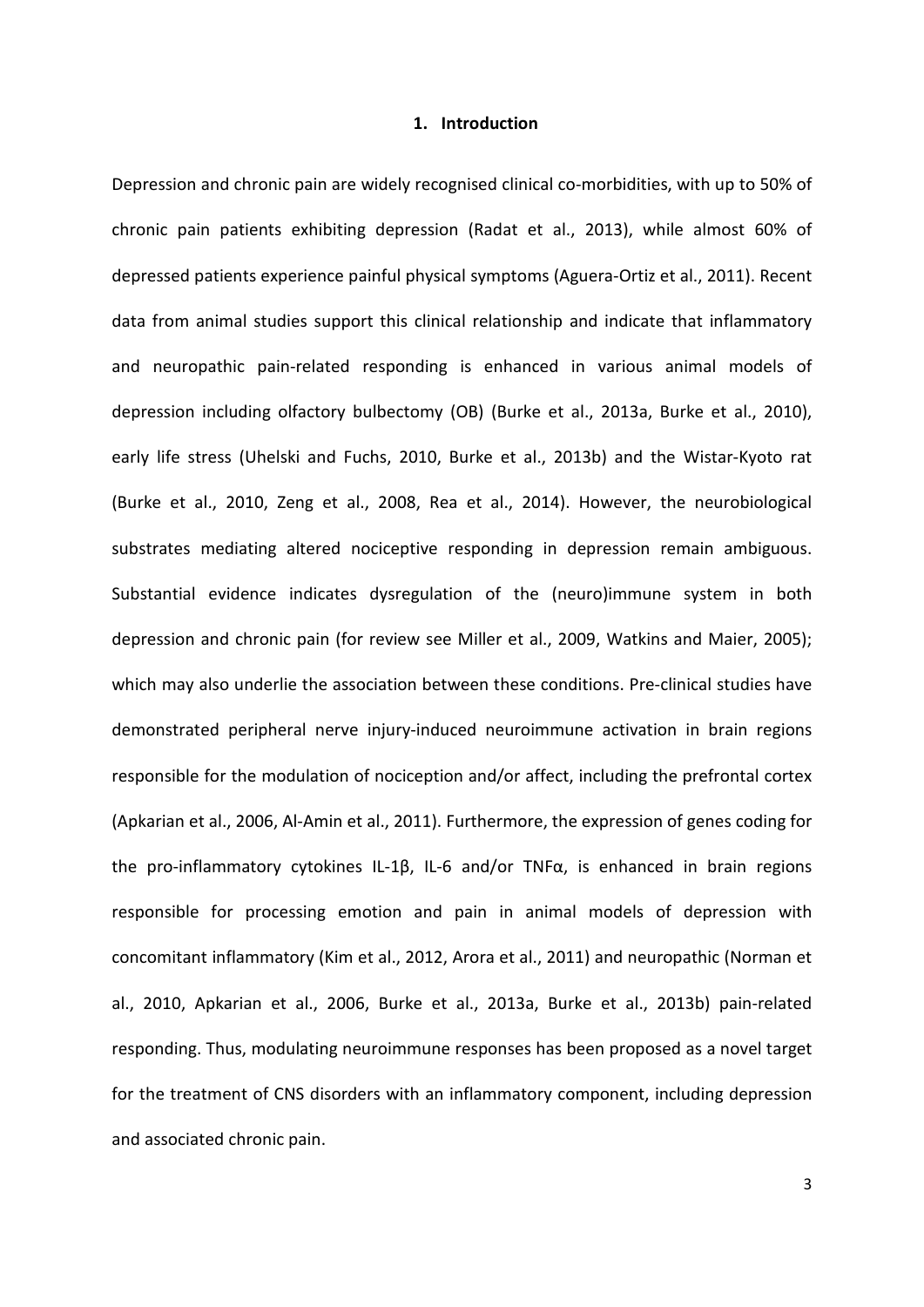Antidepressant efficacy of minocycline, a second-generation antibiotic that also inhibits microglial activation, has been reported both clinically (Miyaoka et al., 2012) and in animal models (Henry et al., 2008, O'Connor et al., 2009, Arakawa et al., 2012, Hinwood et al., 2012). Furthermore, minocycline has been shown to be beneficial in pain states such as rheumatoid arthritis (Langevitz et al., 2000) and sciatica (Sumracki et al., 2012). Both systemic and central administration of minocycline has been shown to prevent microglial activation and release of pro-inflammatory cytokines/mediators, and consequently the development of nerve injury-induced allodynia in several models (Raghavendra et al., 2003, Zanjani et al., 2006, Guasti et al., 2009, Pu et al., 2013, LeBlanc et al., 2011, Wei et al., 2008). However, it remains unknown what effect minocycline may have on neuropathic pain responding and associated supraspinal neuroimmune activity in the presence of a depressive-like phenotype.

Microglial activation can be divided into two phenotypic profiles: the *classical* proinflammatory M1 polarisation state, associated with increased release of pro-inflammatory cytokines such as IL-1β and TNFα; and the *alternative* anti-inflammatory M2 activation state, associated with the release of anti-inflammatory cytokines such as IL-10. Recent research has reported dynamic polarisation of microglia in models of ischemic stroke (Hu et al., 2012), spinal cord injury (for review see David and Kroner, 2011), and anxiety (Li et al., 2014). However, to date, microglial polarisation (M1 vs. M2) has not been examined in models of either depression and/or chronic pain.

The current study examined the effect of acute or chronic minocycline treatment on depressive-like behaviour and mechanical allodynia, prior to and following L5-L6 spinal nerve ligation (SNL), in the olfactory bulbectomised (OB) rat model of depression. Recent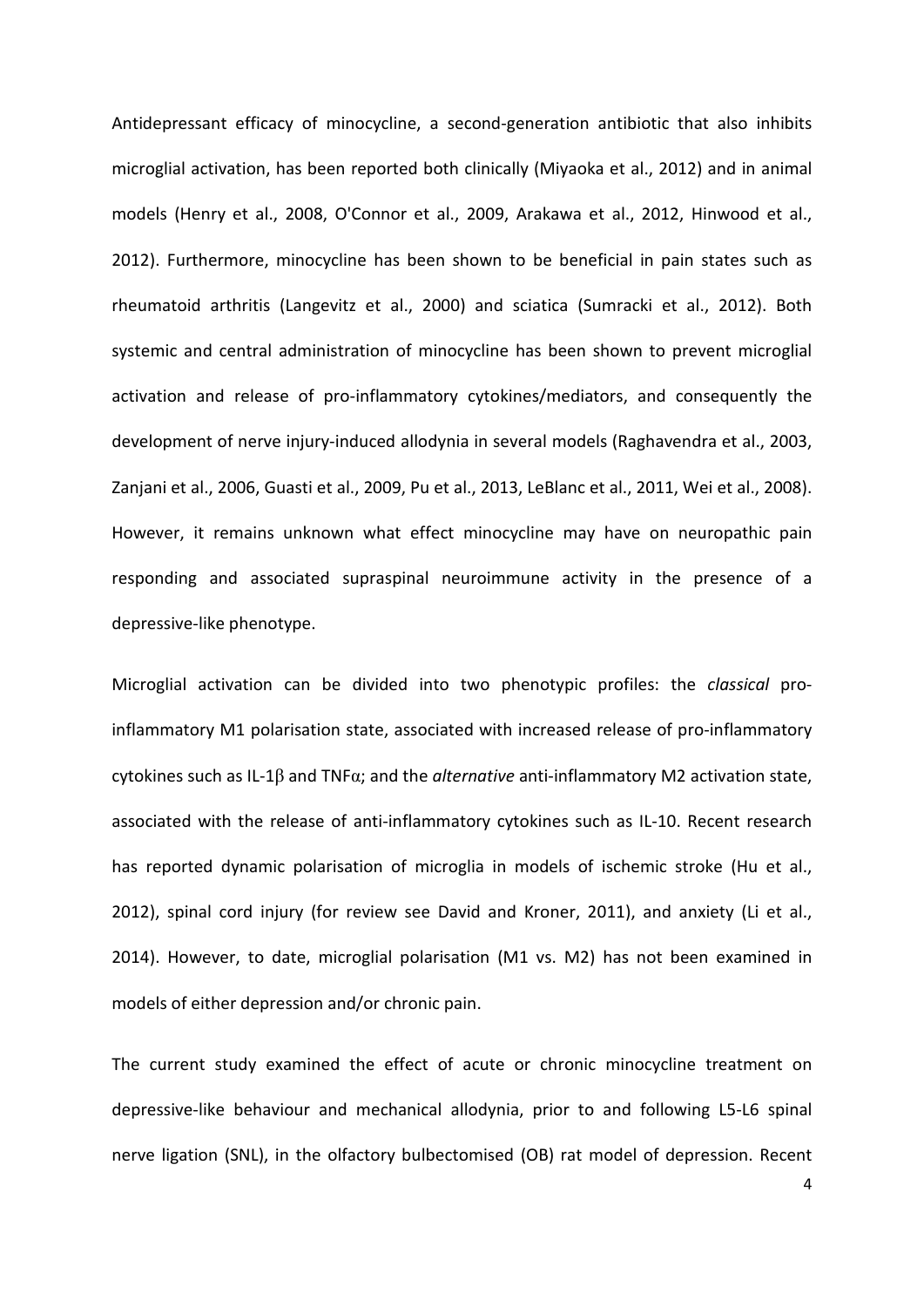data from our laboratory and others have demonstrated that OB rats exhibit mechanical allodynia, enhanced formalin-evoked nociceptive behaviour (Burke et al., 2013a, Burke et al., 2010, Wang et al., 2010), increased nociceptive behaviours to electrical stimulation of the dura mater (Liang et al., 2011), and altered nociceptive behaviour following SNL (Burke et al., 2013a). This latter effect has been shown to be associated with altered central expression of the cytokines IL-6 and IL-10 (Burke et al., 2013a). In order to test the hypothesis that supraspinal neuroimmune processes may underlie the antidepressant and anti-allodynic effect of chronic minocycline administration, the expression of markers of microglial polarisation and inflammatory cytokines were examined in the prefrontal cortex of sham and OB rats following SNL. The prefrontal cortex was chosen as it is a key brain region implicated in the interaction between depression and pain. Depressed patients exhibit increased activation of the prefrontal cortex in response to pain (Graff-Guerrero et al., 2008, Lopez-Sola et al., 2010, Bar et al., 2007), inhibition of prefrontal cortical activity enhances inflammatory hyperalgesia in the chronic mild stress rat model of depression (Qi et al., 2013), and the prefrontal cortex has been shown to exhibit altered neuroimmune activation/functioning in the OB model (Borre et al., 2012, Myint et al., 2007) and following nerve injury (Apkarian et al., 2006).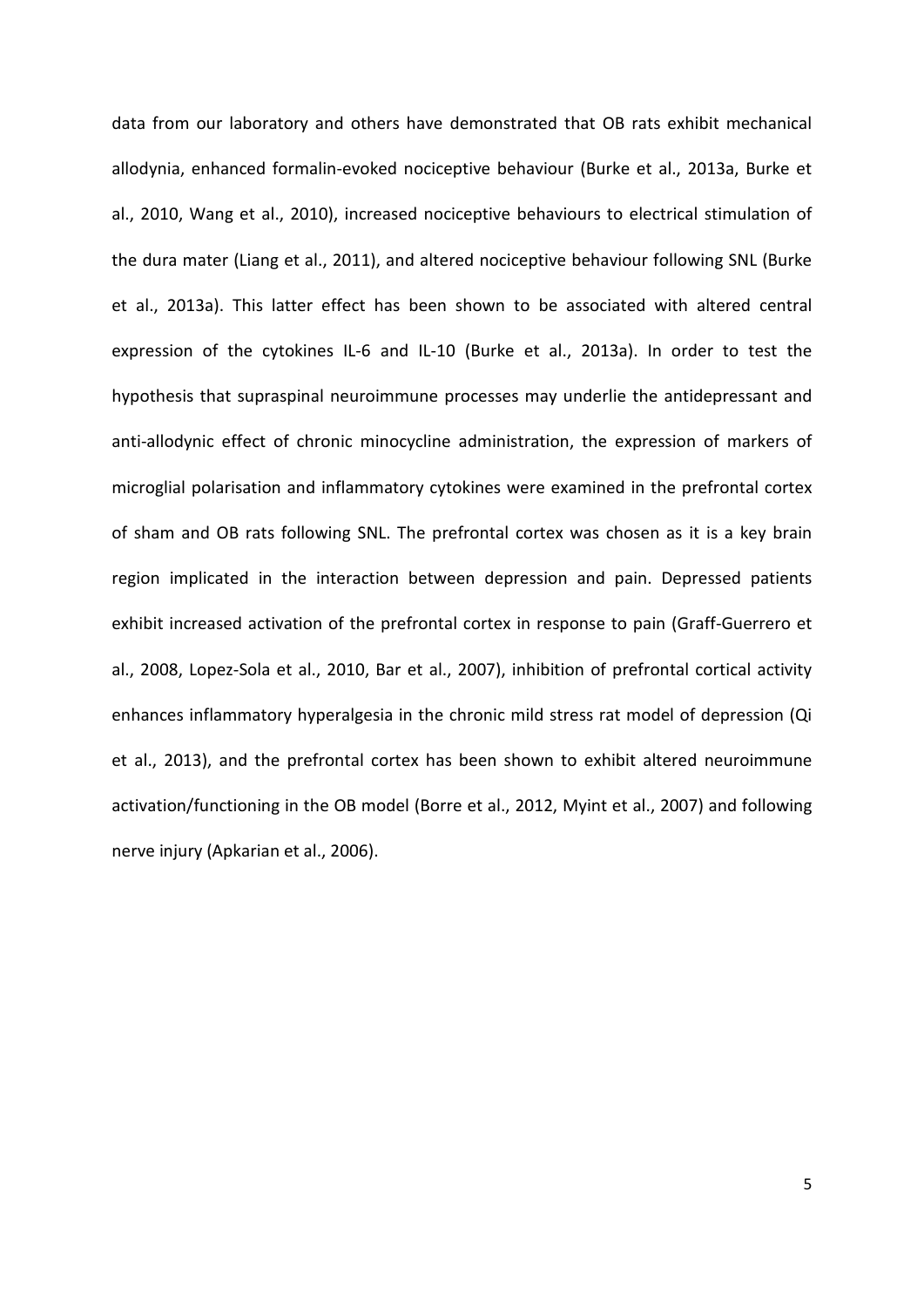### **2. Materials and Methods**

### *2.1 Animal husbandry*

Male Sprague-Dawley rats (180-220g: Charles River, UK) were housed singly in plasticbottomed cages containing wood shavings as bedding, in a temperature-controlled room  $(20 \pm 29)$ , relative humidity of 40-60%, with a 12:12h light-dark cycle (lights on at 0700h). Rats were fed a standard laboratory diet of rat chow pellets; food and water were available *ad libitum*. The experimental protocol was carried out in accordance with the guidelines and approval of the Animal Care and Research Ethics Committee, National University of Ireland, Galway, under licence from the Irish Department of Health and Children and in compliance with the European Communities Council directive 86/609.

### *2.2 Experimental design*

# *Experiment 1: The effect of acute minocycline administration on locomotor activity and mechanical withdrawal thresholds, prior to and following SNL, in sham and OB rats*

Systemic administration of minocycline has been shown to prevent the development of nerve-injury induced allodynia when administered prior to injury (Raghavendra et al., 2003, Zanjani et al., 2006), without affecting basal nociceptive responding (Mika et al., 2009, Padi and Kulkarni, 2008) or locomotor activity (Zhang et al., 2007). However, it is unknown if similar effects would occur in an animal model of depression. Thus, 2 weeks following sham or OB surgery, rats received minocycline [80mg/kg i.p.; Minocycline Hydrochloride, Hovione Ltd, Loures, Portugal; dose based on previous published literature demonstrating antidepressant effects at this dose (Molina-Hernandez et al., 2008)], or saline (2ml/kg) (4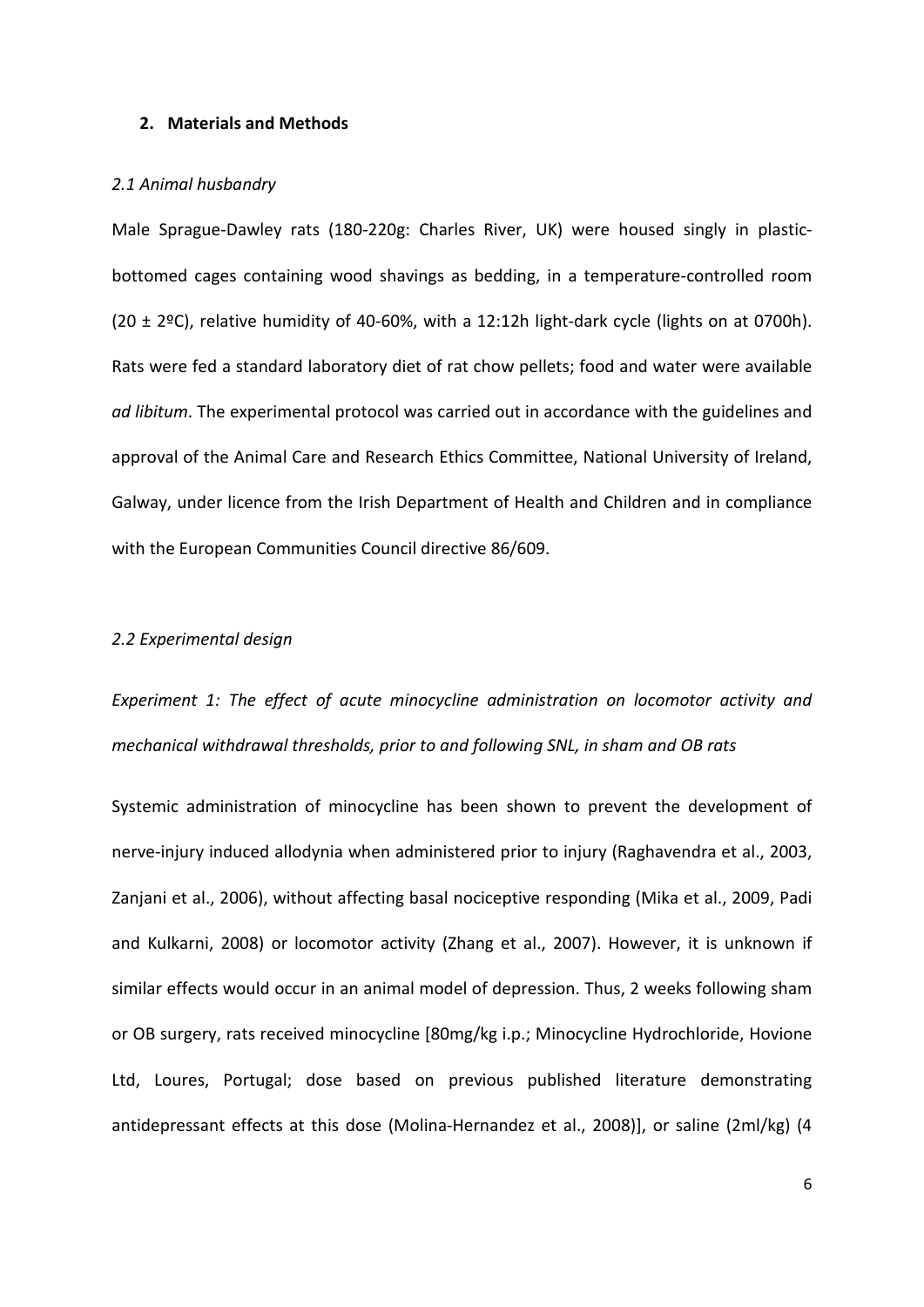groups: Sham-Veh [n=10], Sham-Mino [n=7], OB-Veh [n=9], OB-Mino [n=8]). Locomotor activity (open field) and mechanical withdrawal thresholds (von Frey test) were assessed 3 and 4 hours post administration, respectively. Immediately following nociceptive testing, L5- L6 SNL surgery was carried out on all animals, and mechanical withdrawal thresholds were re-examined 24 hours later.

# *Experiment 2: The effect of chronic minocycline intake on locomotor activity and nociceptive responding, prior to and following SNL, in sham and OB rats*

This study examined the effect of a minocycline treatment regime that elicits an antidepressant-like effect in OB rats, on mechanical and cold allodynia, prior to and following SNL. Rats were provided with free access to either minocycline (1mg/ml) or tap water in their drinking bottle (route of administration and concentration based on previous work indicating microglial inhibition when administered chronically, Hinwood et al., 2012), beginning 24h prior to sham/OB surgery and continuing throughout the study (4 groups: Sham-Water [n=10], Sham-Minocycline (Mino) [n=11], OB-Water [n=11], OB-Mino [n=11]). Water bottles were weighed daily to determine fluid intake. Fresh drug stock was prepared and replaced every 3-4 days based on data indicating minimal degradation of minocycline in solution at room temperature over 7 days (Pearson and Trissel, 1993). Two weeks following sham/OB surgery, locomotor activity and nociceptive responding to mechanical and cold (acetone drop test: day 15) stimuli were assessed. SNL surgery was subsequently carried out on all animals and mechanical withdrawal thresholds were re-assessed 24hrs later. As differential effects of chronic minocycline were observed on nociceptive responding between sham and OB rats, mechanical withdrawal thresholds were reassessed on days 3, 7, 10 and 14 post-SNL and cold nociceptive responding assessed on day 14. Animals were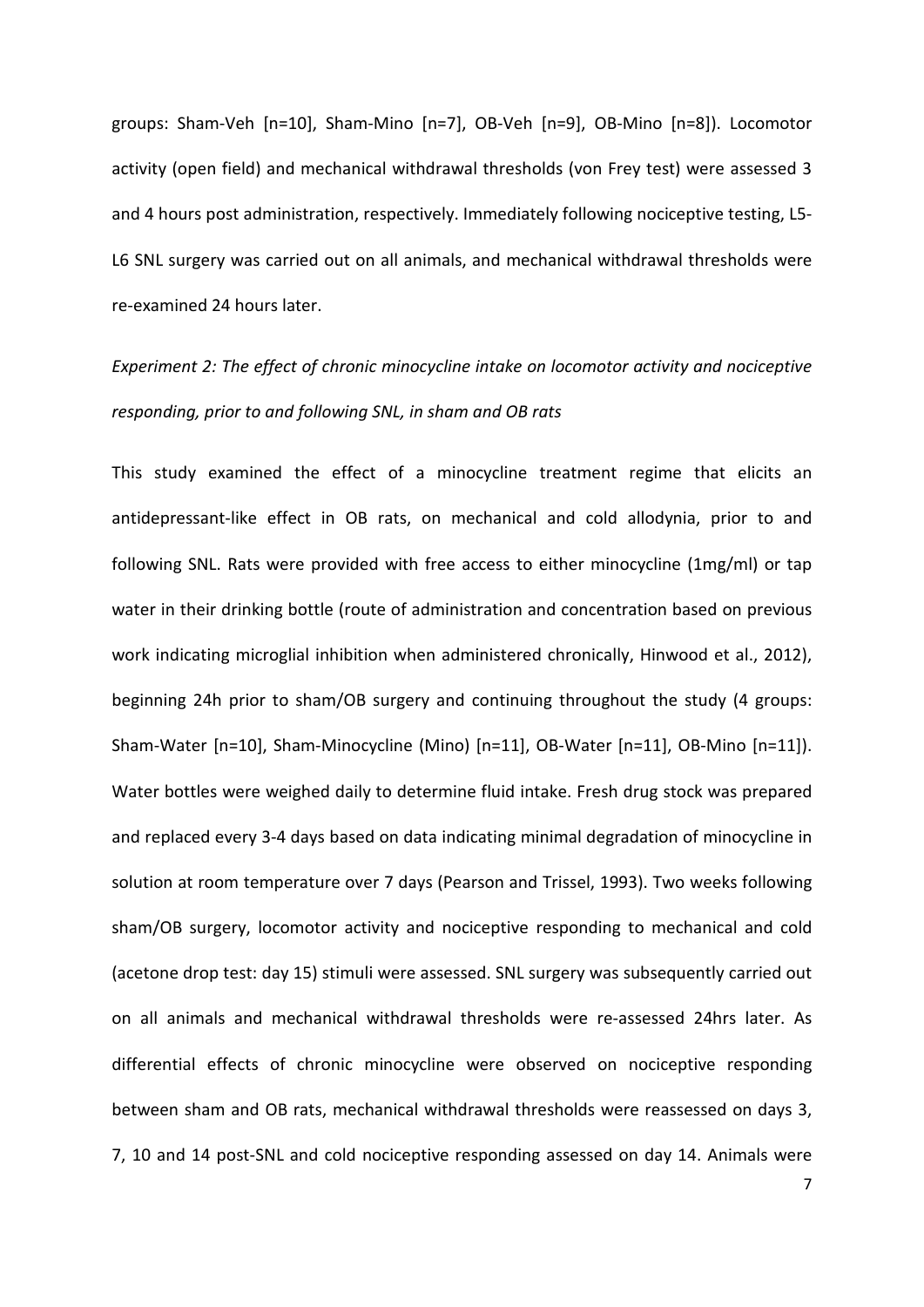sacrificed by rapid decapitation, the prefrontal cortex dissected out, snap frozen and stored at -80°C until assessment of cortical minocycline concentrations and inflammatory gene expression in the prefrontal cortex.

#### *2.3 Bilateral Olfactory Bulbectomy (OB) surgery – model of depression*

Bilateral olfactory bulbectomy (OB) was performed on rats anaesthetised with isoflurane (Abbot Laboratories, UK [3% induction, 1.5% maintenance in 0.5 l/min  $O_2$ ]) as described previously (Roche et al., 2007, Burke et al., 2010, Burke et al., 2013a). In brief, two burr holes of 2mm diameter were drilled into the skull, 5mm rostral to bregma and 2mm lateral to the midline and the olfactory bulbs removed by gentle aspiration. The burr holes were plugged with a haemostatic sponge (Septodont, France) to control bleeding. Sham-operated animals were treated in the same manner but the bulbs were left intact. Animals were handled daily following surgery and lesions were verified by gross inspection after completion of the study. Animals were eliminated from the analysis if the bulbs were not completely removed or if damage extended to the frontal cortex.

## *2.4 L5-L6 Spinal nerve ligation (SNL) surgery – model of neuropathic pain*

SNL was carried out as described previously (Burke et al., 2013a, Kim and Chung, 1992, Moriarty et al., 2012). Briefly, the rats were anaesthetised with isoflurane (2.5% in 0.6 l/min  $O<sub>2</sub>$ ), the fur was clipped, an incision made between the spinal column and the left iliac crest and the paraspinal muscles removed. The L6 transverse process was removed and the L5 and L6 nerves were tightly ligated using 6-0 silk suture (Interfocus, UK).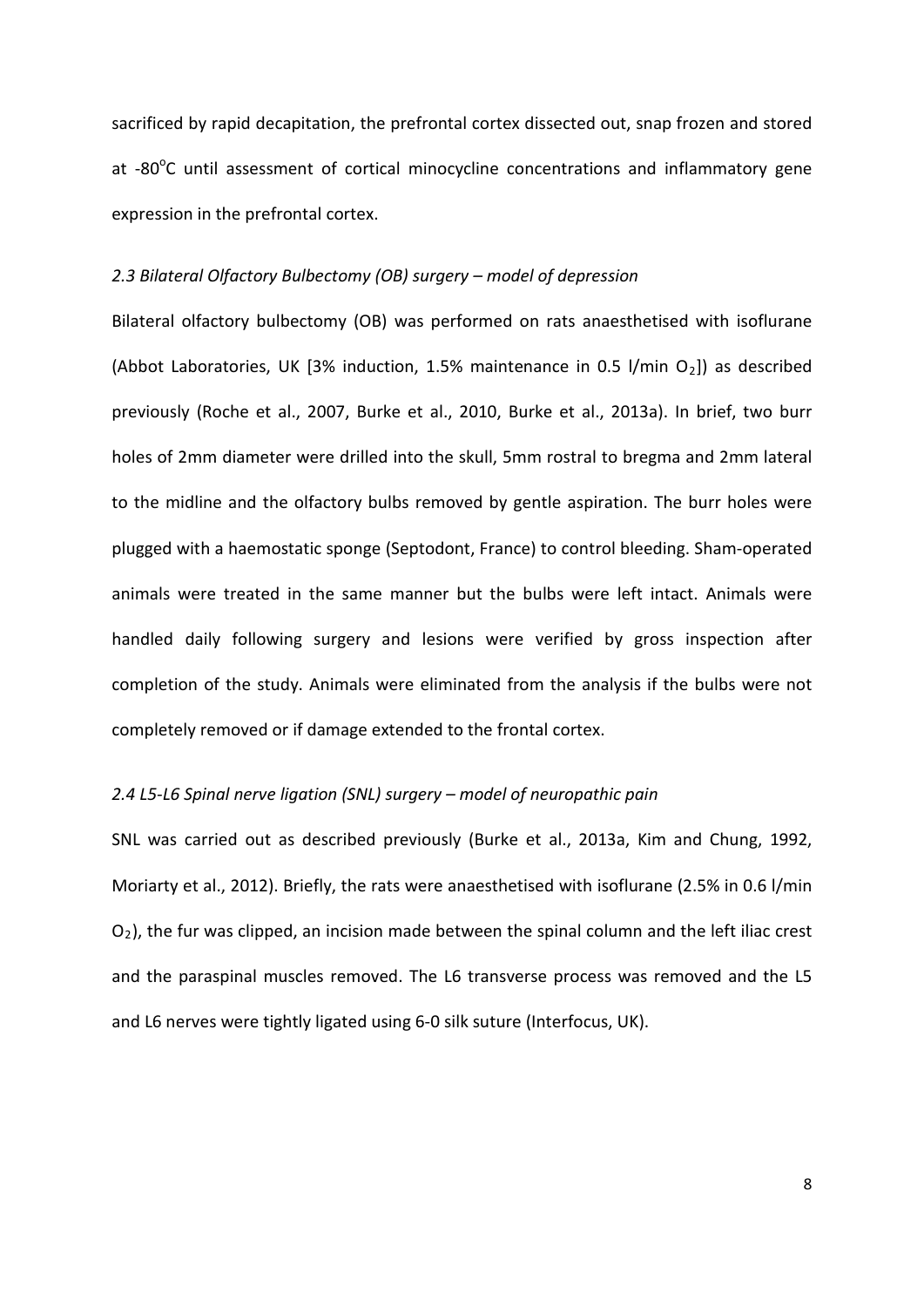#### *2.5 Open Field Test*

The open field test was used to confirm OB-induced hyperactivity, a hallmark of depressivelike behaviour in the model, and evaluate the anti-depressant-like activity of acute and chronic minocycline administration. OB-induced hyperactivity in the open field has been shown to be attenuated selectively following chronic but not acute, antidepressant administration (Roche et al., 2007, Song and Leonard, 2005, Kelly et al., 1997). Two weeks following sham/OB surgery, animals were placed singly into a brightly-lit (lux 200) novel open field arena (diameter 75cm) with a white floor (plastic-covered wood flooring) and reflective walls for a 5 minute period. Locomotor activity (distance moved, cm) was assessed using a computerised video tracking system (EthoVision®, Version 8 Noldus, Netherlands) as previously described (Burke et al., 2013a, Burke et al., 2010, Roche et al., 2007).

#### *2.6 von Frey test for assessing mechanical allodynia*

Rats were habituated to the testing arena (11cm  $\times$  20cm  $\times$  15cm) for 20 minutes prior to testing. von Frey filaments (Touch-Test® Sensory Evaluators, North Coast Medical, Inc., CA, USA) of different forces (0.07g – 100g) were used to determine 50% withdrawal thresholds, as previously described (Burke et al., 2013a, Moriarty et al., 2012). Briefly, filaments were applied to the plantar surface of the hind-paw, with sufficient force to cause buckling of the filament, for up to a maximum of 5 seconds or until flinching, licking or withdrawal of the paw occurred. Filaments of increasing force were applied to both left and right hind-paws five times (alternating between paws) until a 100% positive response (five positive responses to five applications) was observed. The filament force eliciting a 50% response was calculated by plotting a non-linear regression curve of the percentage response versus filament force for each rat.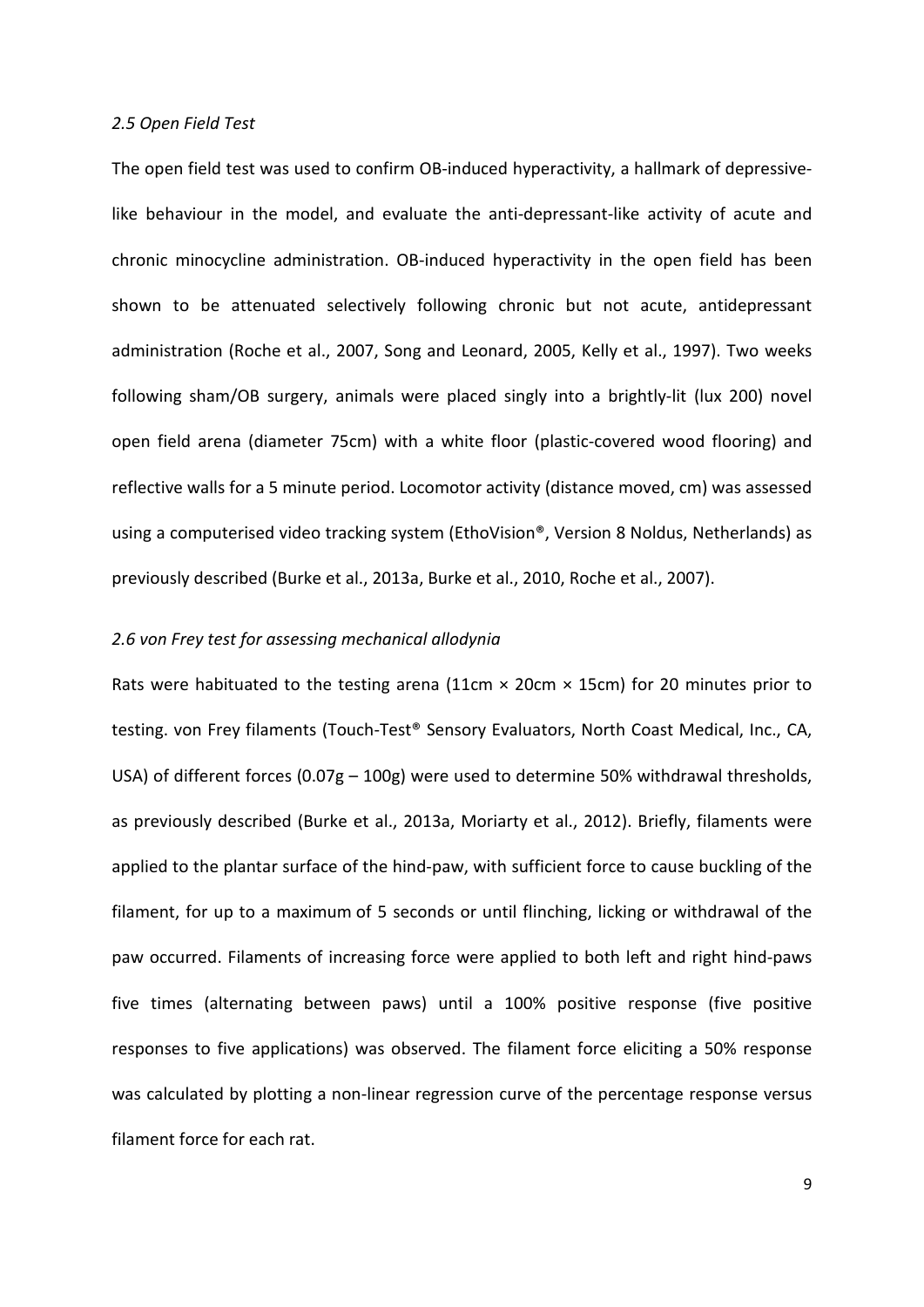### *2.7 Acetone drop test for assessing cold allodynia*

The acetone drop test was carried 20 min following von Frey testing as previously described (Burke et al., 2013a, Moriarty et al., 2012). A drop of acetone (100%: Sigma-Aldrich, Ireland) was applied to the plantar surface of the hind-paw and latency to first response and withdrawal frequency within 60 seconds was recorded for each trial. A positive response was considered as a flinch, lick or withdrawal of the hind-paw. If the animal did not respond within 60 seconds, this value was taken as the latency. Each animal received 8 trials in total, four per paw, alternating between left and right with at least a 3 minute interval between testing the other paw. The average of the 4 trials was calculated for each hind-paw.

#### *2.8 Gene expression analysis in the prefrontal cortex using quantitative real-time PCR*

10 A High Capacity cDNA Archive kit (Applied Biosystems, UK) was used to reverse transcribe mRNA isolated using a NucleoSpin RNA II isolation kit (Macherey-Nagel, Germany) into cDNA. TaqMan gene expression assays (Applied Biosystems, UK) were used to quantify the genes of interest: cluster of differentiation molecule 11b (CD11b; Rn00709342 m1), CD68 (Rn01495634\_g1), MRC2 (mannose receptor, Rn01456616\_m1), Interleukin-1β (IL-1β; Rn00580432\_m1), tumour necrosis factor-α (TNFα, Rn99999017\_m1), IL-6 (Rn00561420\_m1), IL-10 (Rn00563409\_m1), SOCS3 (Rn00585674\_s1) and IL-1 receptor antagonist (IL-1ra, Rn00573488\_m1). RT-PCR was performed using an ABI Prism 7500 instrument (Applied Biosystems, UK), as previously described (Burke et al., 2013a, Kerr et al., 2013, Kerr et al., 2012, Burke et al., 2013b). β-actin (Rn00667869\_m1) was used as an endogenous control and to normalise gene expression data. Relative gene expression was calculated using the  $\Delta\Delta C_t$  method and data were expressed as % sham-SNL water-treated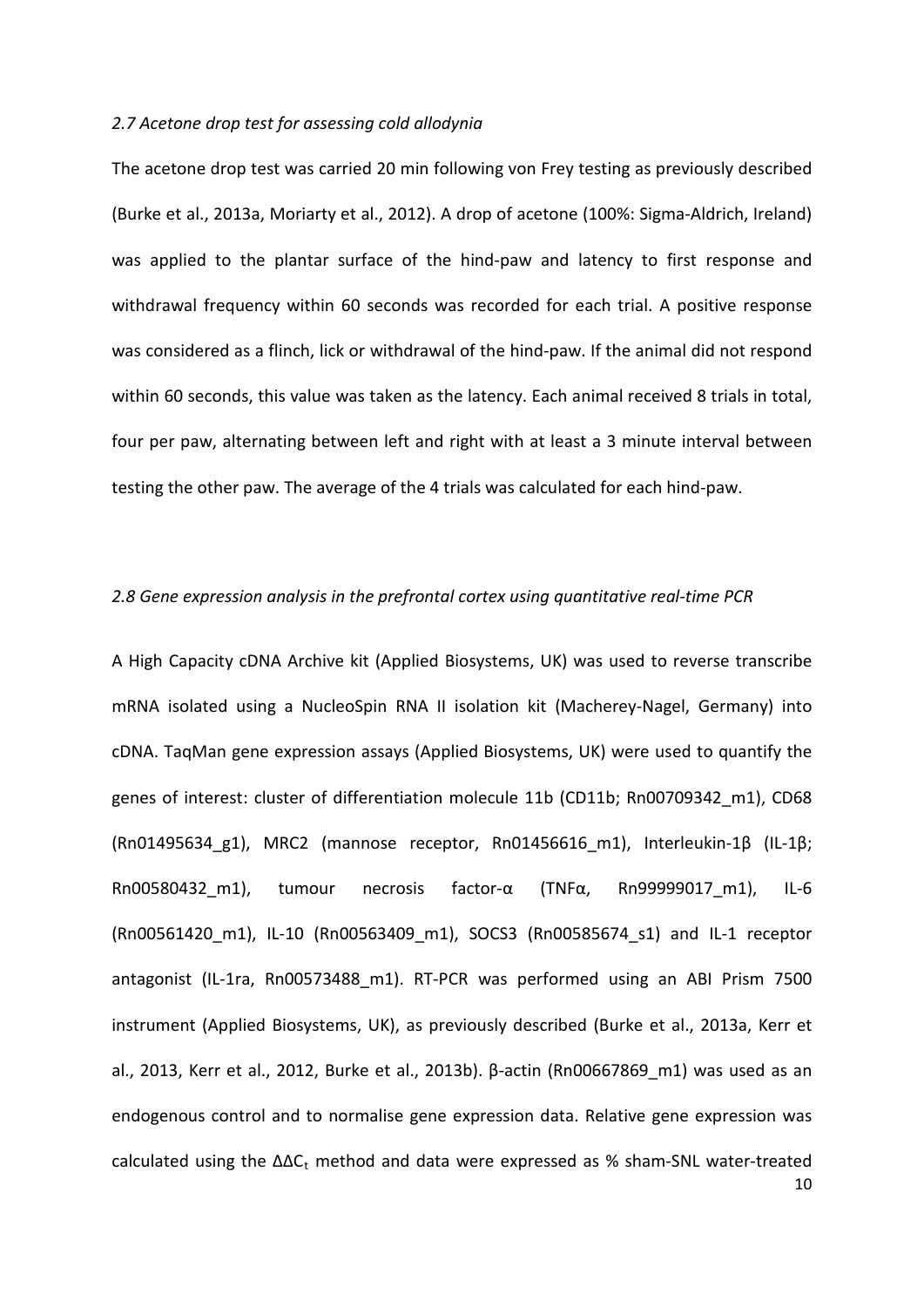controls.

#### *2.9 Mass spectrometry determination of minocycline levels in cortical tissue*

Cortical tissue samples (80-100mg) were sonicated in 400µl of homogenising buffer (4μg tetracycline/400μl 100% acetonitrile), homogenates centrifuged at 14,000g for 15 minutes at 4<sup>o</sup>C and the supernatant collected and evaporated to dryness. Lyophilised samples were resuspended in 40µl of 5% acetonitrile and 1µl was injected onto a Zorbax® SB C18 column  $(150 \times 0.5$  mm internal diameter). Mobile phases consisted of solvent A (0.1% formic acid  $(v/v)$  in water) and solvent B (0.1%  $(v/v)$  formic acid in acetonitrile) maintained at a flow rate of 12µl per minute. Reversed-phase gradient elution began initially at 2% B and over 10 minutes was ramped linearly up to 100% B and held at 100% B for a further 10 minutes. Analyte detection was carried out in electrospray-positive ionisation and multiple reaction monitoring (MRM) mode on an Agilent 1100 HPLC system coupled to a triple quadrupole 6460 mass spectrometer (Agilent Technologies Ltd, Cork, Ireland). The concentration of minocycline was determined using ratiometric analysis with tetracycline as a standard of known concentration. Linearity was determined over a range of 3μg to 2.9ng. Results were expressed as μg/g tissue.

### *2.10 Statistical analysis*

Parametric data were analysed using t-tests or two-way or repeated measures analysis of variance (ANOVA), followed by Fisher's LSD *post-hoc* testing where appropriate, using IBM SPSS 18 statistical program. Non-parametric data were analysed using Kruskal-Wallis followed by Mann-Whitney U *post-hoc* tests where appropriate. The level of significance was set at P < 0.05. All data are presented as the mean + SEM.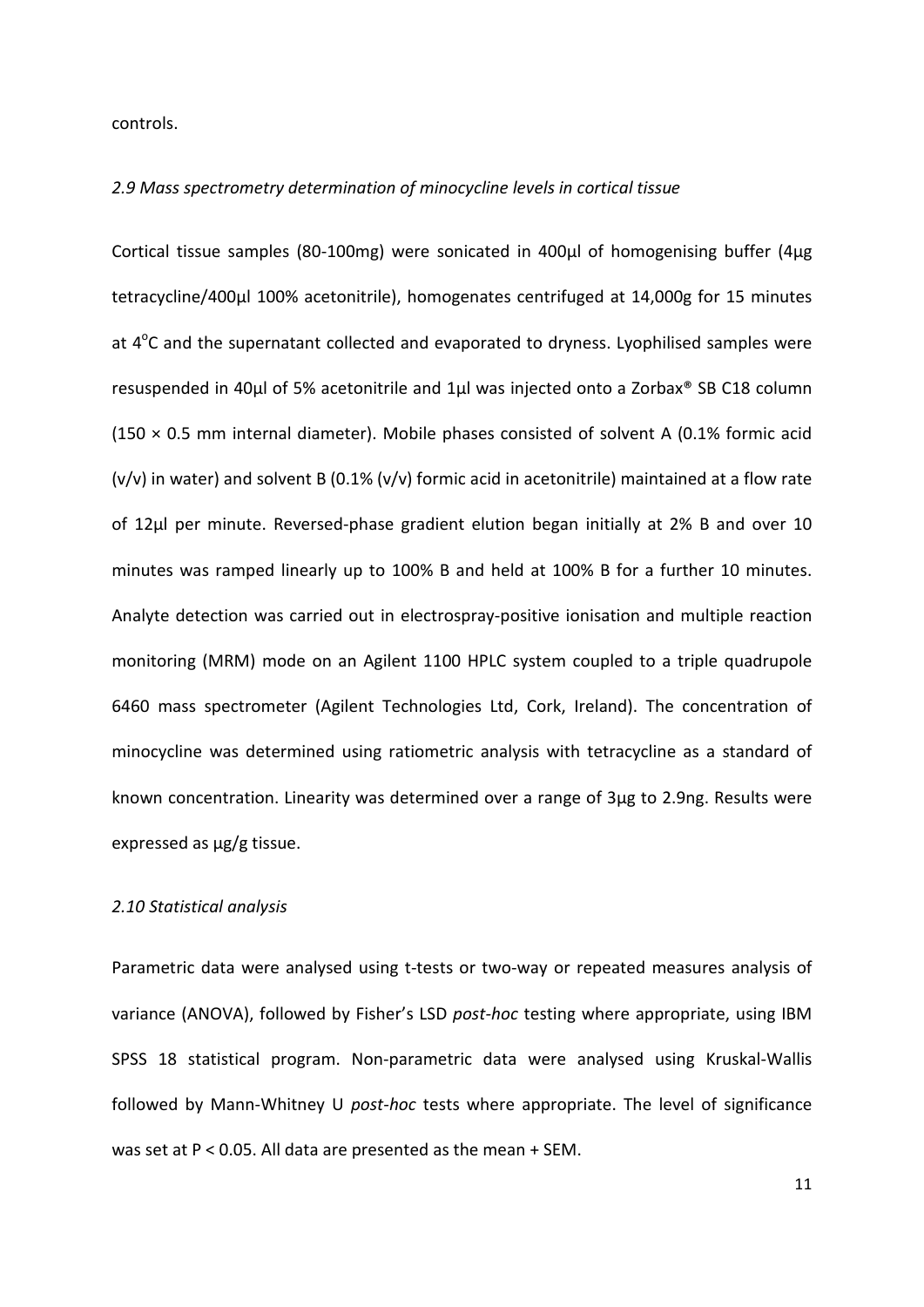#### **3. Results**

# *3.1 Acute minocycline administration prevents the development of SNL-induced mechanical allodynia in sham and OB rats*

OB rats exhibited a characteristic increase in locomotor activity upon exposure to a novel open field environment (OB effect:  $F_{(1,29)}$ =10.85, P=0.003, Fig. 1A) and a tendency to exhibit a decrease in mechanical withdrawal threshold in the von Frey test (OB effect:  $F_{(1,27)}=3.22$ , P=0.084, Fig. 1C) 14 days following surgery when compared to sham-operated counterparts. Acute minocycline administration did not alter locomotor activity or mechanical withdrawal thresholds of either sham or OB animals (Fig. 1A&C). SNL resulted in mechanical allodynia in both sham and OB rats, an effect prevented by acute minocycline pre-treatment (SNL×minocycline interaction:  $F_{(1,26)}$ =12.84, P=0.001, Fig. 1E).

*3.2 Chronic minocycline attenuates OB-induced locomotor hyperactivity and prevents SNLinduced mechanical allodynia in OB but not sham animals*

OB animals exhibited increased locomotor activity compared to their sham counterparts in the open field test 14 days following surgery (OB effect:  $F_{(1,42)}$ =15.486 P<0.001, Fig. 1B), an effect attenuated by chronic minocycline treatment (minocycline effect:  $F_{(1,42)}=6.45$ P=0.015, Fig. 1B), indicative of an antidepressant-like effect in the model. OB animals exhibited a reduction in mechanical withdrawal thresholds when compared to shamoperated counterparts (OB effect:  $F_{(1,41)}=4.61$  P=0.038, Fig. 1D), an effect not altered by chronic administration of minocycline. Following SNL, both sham and OB rats exhibited a reduction in mechanical withdrawal thresholds (SNL effect:  $F_{(1,37)}=6.55$  P=0.015, Fig. 1E) when compared to pre-SNL thresholds. Chronic minocycline prevented the SNL-induced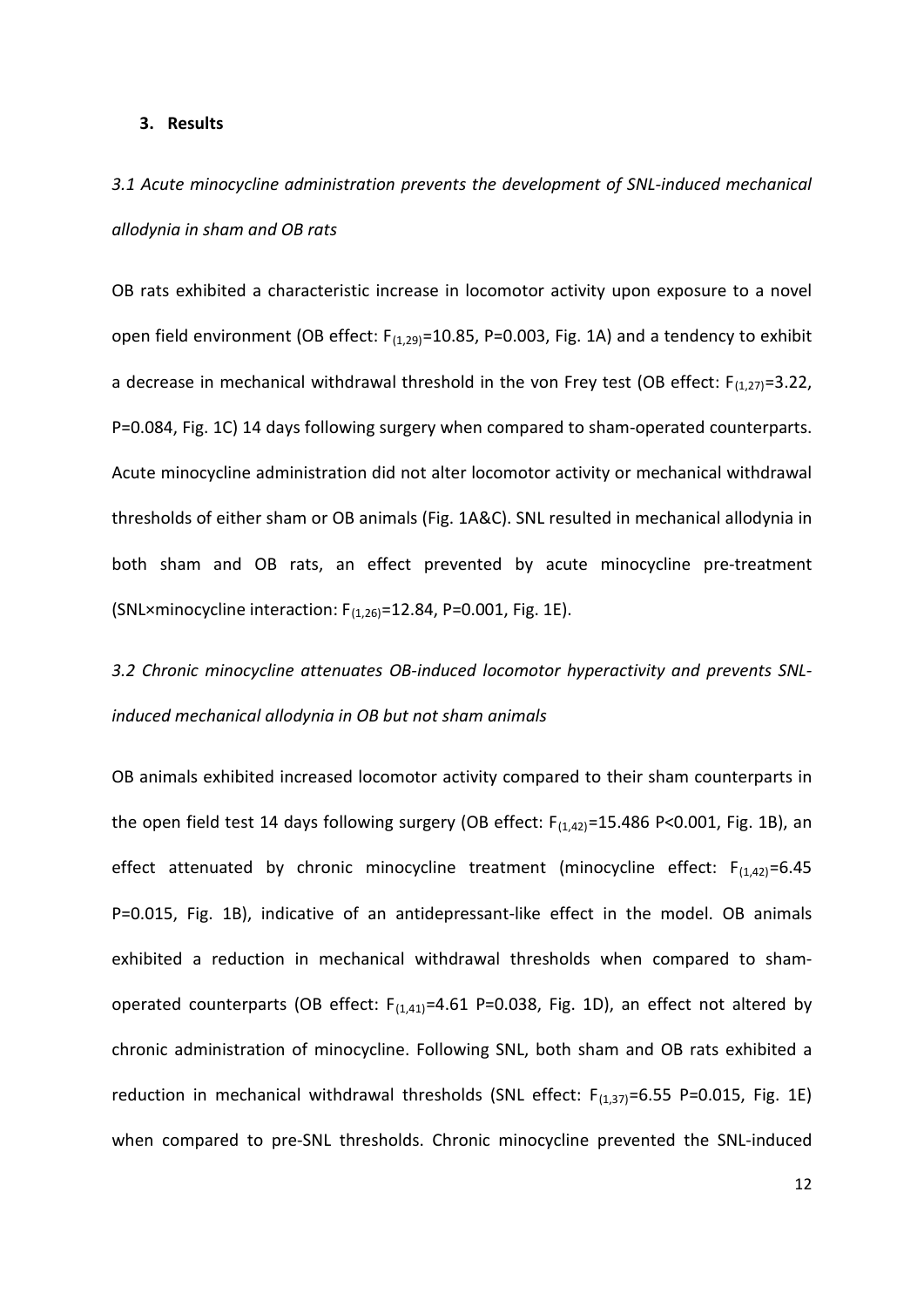decrease in withdrawal thresholds in OB, but not sham, animals (minocycline effect:  $F_{(1,37)}$ =4.18 P=0.048, Fig. 1E).

# *3.3 Chronic minocycline attenuates SNL-induced mechanical allodynia in both sham and OB animals with a differential temporal profile*

Since chronic minocycline elicited an antidepressant-like effect and prevented the SNLinduced decrease in mechanical withdrawal thresholds in OB, but not sham, animals, we continued to evaluate nociceptive thresholds over a 2 week period post-SNL. Furthermore, as OB rats exhibited mechanical allodynia prior to SNL, and in order to compare directly across groups, data were expressed as a percentage of pre-SNL values. SNL resulted in a reduction in mechanical withdrawal thresholds of both sham and OB animals at all post-SNL time points when compared to pre-SNL levels (SNL effect:  $F_{(5,175)}=10.57$  P<0.001, Fig. 2), indicative of SNL-induced mechanical allodynia. Chronic administration of minocycline attenuated the SNL-induced decrease in mechanical withdrawal thresholds of sham animals on day 10 and 14 post SNL when compared to water-treated counterparts (SNL×minocycline: F(5,175)=6.38 P<0.001, Sham-SNL-Mino vs. Sham-SNL-Water). In comparison, chronic minocycline intake delayed the development of SNL-induced mechanical allodynia until day 3 in OB animals and attenuated allodynia from day 7 until 14 when compared to water-treated counterparts (SNL×OB×minocycline:  $F_{(5,175)} = 3.46$ P=0.005; OB-SNL-Mino vs. OB-SNL-Water).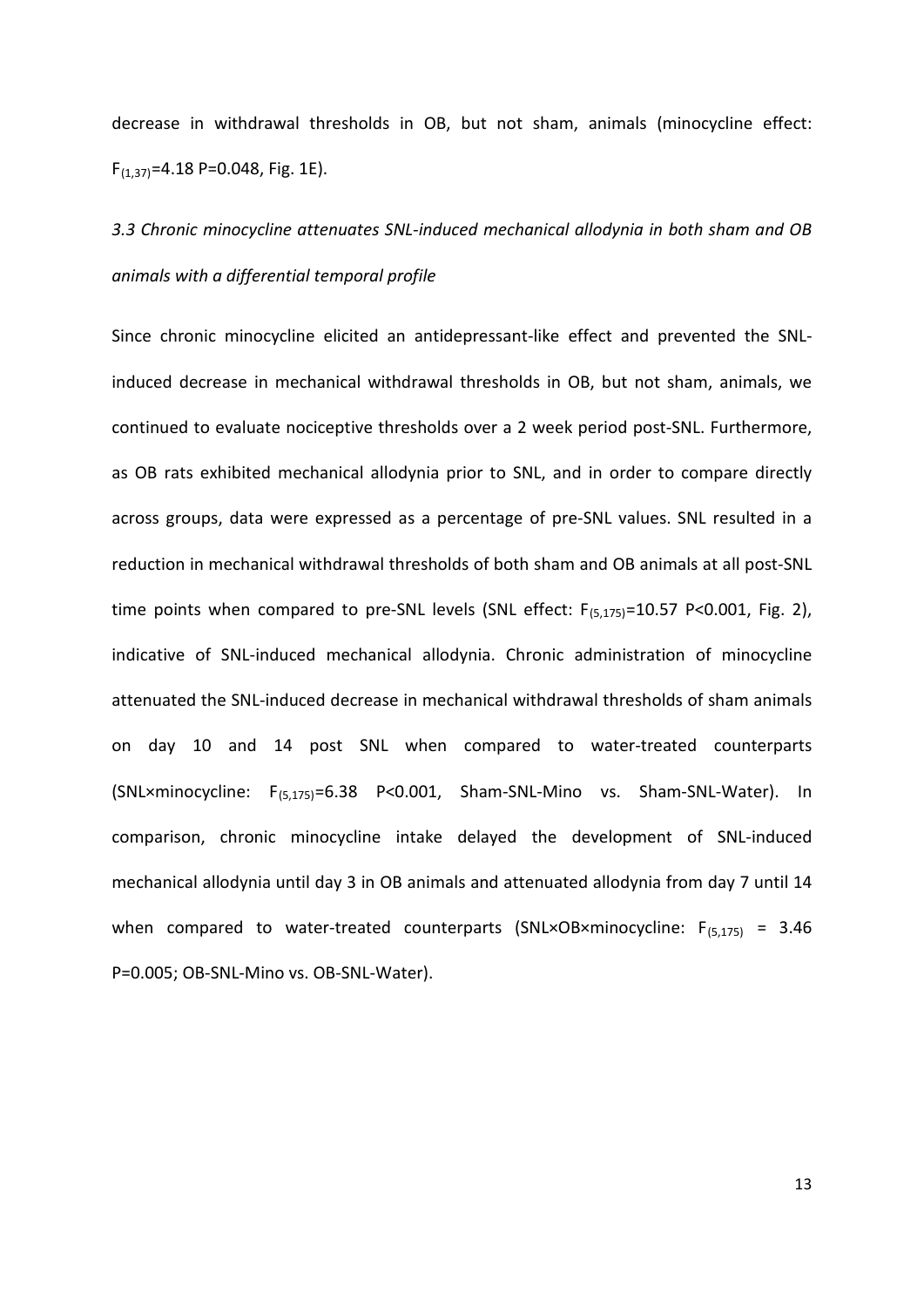*3.4 Chronic minocycline treatment prevents SNL-induced cold allodynia in both sham and OB animals*

Prior to SNL, OB rats exhibited a lower paw withdrawal latency to plantar application of acetone (cold) (OB effect:  $F_{(1,42)}=4.86$ , P=0.033, Fig. 3A) and tended to exhibit an increased withdrawal frequency (although not significant) when compared to sham-operated controls (OB-water vs. Sham-water), indicative of OB-related cold allodynia. Chronic minocycline intake did not alter latency to respond or the number of responses to plantar application of acetone in either sham or OB rats.

Re-examination of paw withdrawal latency and frequency to the application of acetone 14 days following SNL revealed that latency to respond was lower and withdrawal frequency was higher in both sham and OB-water treated animals when compared to pre-SNL levels, indicating SNL-induced cold allodynia (Fig.3 C-D). OB animals exhibited a slight reduction in latency to respond (which failed to reach statistical significance) and a significant increase in withdrawal frequency  $(\chi^2_{(3)}$ =20.07 P<0.001, sham-SNL-water vs. OB-SNL-water; Fig.3 C-D) following SNL, indicative of enhanced SNL-induced cold allodynia. Chronic minocycline intake attenuated the SNL-induced decrease in latency  $(F_{(1,36)}=54.39 \text{ P} < 0.001, \text{ Fig.3C})$  and increase in withdrawal frequency  $(\chi^2_{(3)}=20.07$  P<0.001, Fig. 3D) in both sham and OB animals, signifying that chronic minocycline treatment attenuates SNL-induced cold allodynia.

*3.5 Chronic minocycline intake decreases CD11b expression in the prefrontal cortex of sham, but not OB, rats*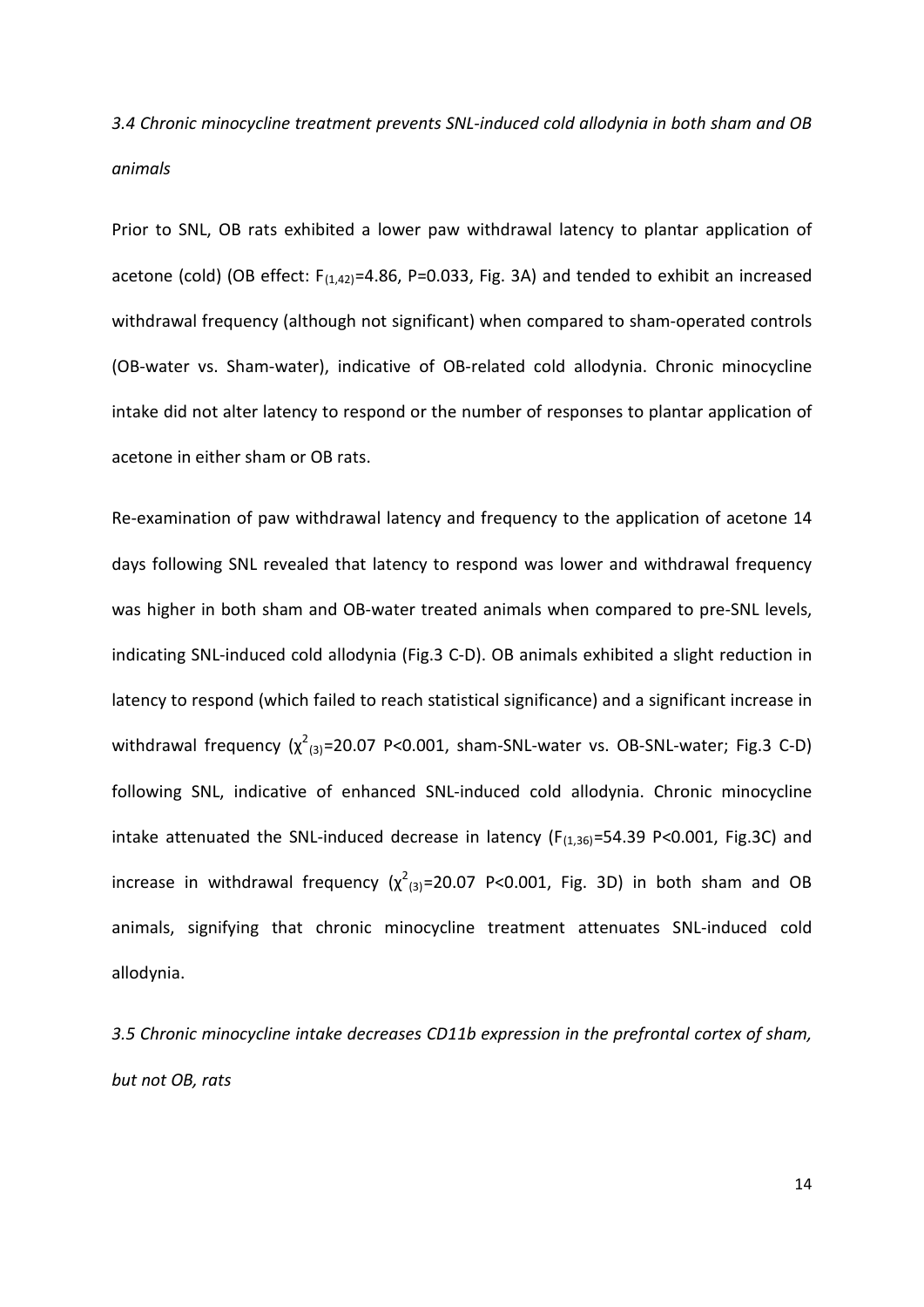Although sham and OB rats consumed equivalent amounts of minocycline over the course of the study, evaluation of minocycline concentration in the brain at the end of the study revealed a slight, but non-significant ( $t_{13}=2.72$  P=0.06), increase in minocycline levels in OB rats when compared to sham counterparts (Table 1). The effect of minocycline intake on microglial activation was evaluated by examining the gene expression of the microglial cell surface marker CD11b. Data revealed that chronic minocycline intake reduced CD11b expression in the prefrontal cortex of sham, but not OB, rats (OB×minocycline:  $F_{(1,35)}=4.22$ , P=0.047; Table 1).

# *3.6 Differential effects of chronic minocycline treatment on gene expression of inflammatory mediators in the prefrontal cortex of sham and OB rats following SNL*

The expression of the M1 marker CD68 in the prefrontal cortex was increased in OB-SNL rats when compared to sham-SNL counterparts (OB effect:  $F_{(1,37)}$ =13.05, P<0.001, Fig. 4A), an effect not altered by chronic minocycline administration. Chronic minocycline administration reduced IL-1 $\beta$  (OB×minocycline:  $F_{(1,37)}=12.47$ , P=0.001) and SOCS3 (OB×minocycline:  $F_{(1,37)}=8.52$ , P=0.006) expression in sham-SNL animals, effects not observed in OB-SNL animals (Fig. 4C&H). In comparison, chronic minocycline administration increased the expression of the M2 microglial marker, MRC2 (OB×minocycline:  $F_{(1,37)}=4.84$ , P=0.034) and the associated anti-inflammatory cytokine IL-10 (minocycline effect:  $F_{(1,34)}$ =9.73 P=0.004) in the prefrontal cortex of OB-SNL animals when compared to watertreated counterparts. Furthermore, the expression of IL-1 $\beta$  (OBxminocycline: F<sub>(1,37)</sub>=12.47, P=0.001) and IL-6 (OB×minocycline:  $F_{(1,34)}$ =5.53, P=0.025) were also increased in OB-SNL animals when compared to their water-treated counterparts (Fig.4).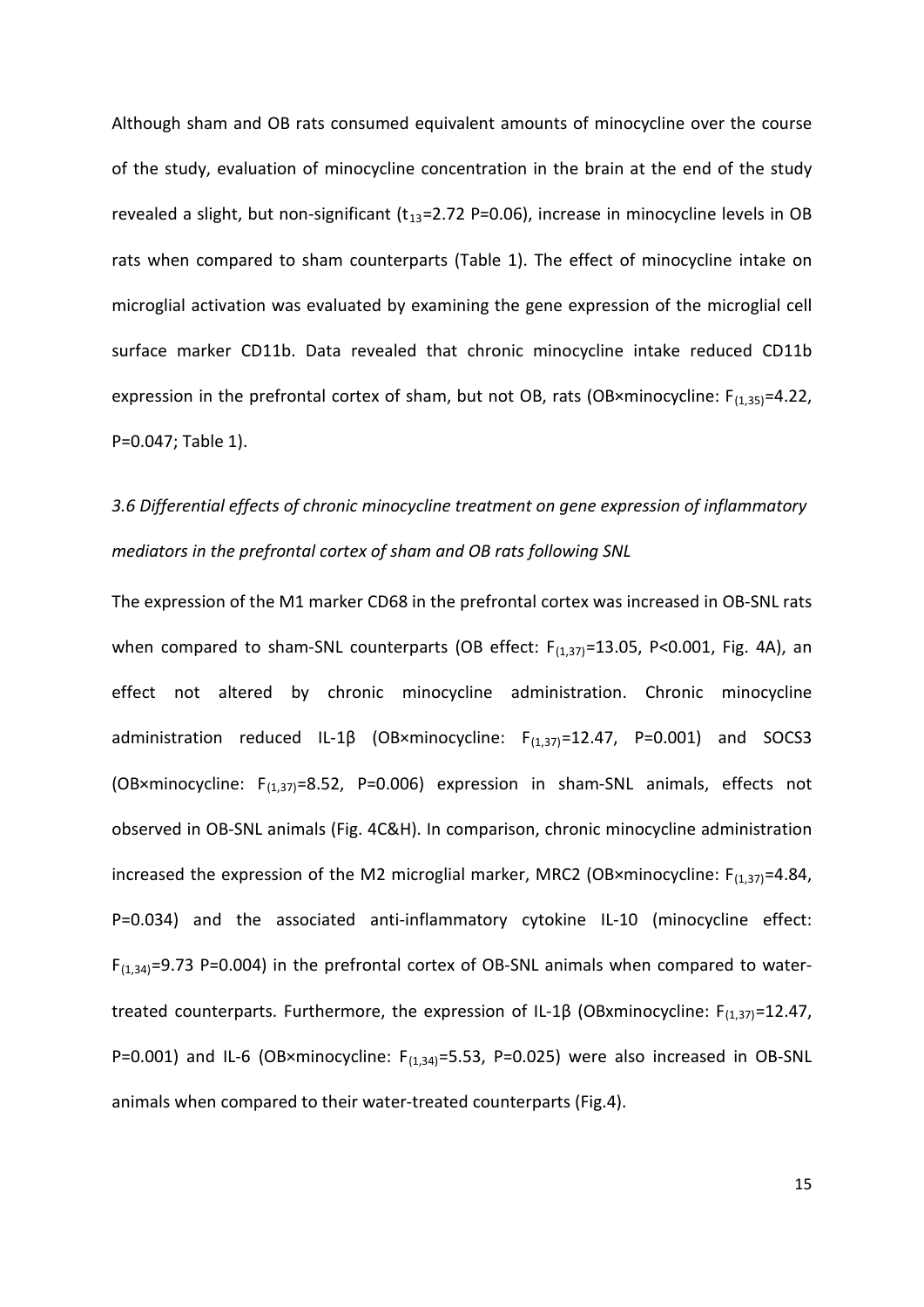#### **4. Discussion**

The data presented herein demonstrate that acute microglial inhibition with minocycline does not alter the OB-induced depressive-like behaviour but prevents the development of neuropathic pain-related behaviour in the presence and absence of a depressive-like phenotype. In comparison, chronic minocycline attenuates the OB-induced depressive-like behaviour and delays the development of SNL-induced mechanical allodynia until day 3 in OB rats. Furthermore, this treatment regime attenuated SNL-induced mechanical allodynia in OB rats on day 7, an effect not observed in sham rats until day 10 post SNL surgery. The behavioural effects of chronic minocycline were accompanied by differential changes in the expression of inflammatory mediators in the prefrontal cortex of sham and OB rats. Specifically, chronic administration of minocycline reduced the expression of the microglial activation maker CD11b and the M1 pro-inflammatory cytokine IL-1β in prefrontal cortex of sham-SNL animals. In comparison, chronic minocycline administration increased expression of the M2 microglial marker MRC2 and associated anti-inflammatory cytokine IL-10, as well as IL-1β and IL-6, in the prefrontal cortex of OB-SNL animals. Thus, chronic minocycline elicits differential effects on microglial polarisation and inflammatory mediators in the prefrontal cortex in the presence or absence of a depressive-like phenotype, effects which may underlie the treatment-related temporal changes in nociceptive responding in sham and OB rats following SNL.

#### *4.1 Antidepressant-like effects of chronic minocycline in the OB rat*

Antidepressant-like effects of minocycline have been demonstrated in several animal models (Henry et al., 2008, O'Connor et al., 2009, Hinwood et al., 2012, Arakawa et al.,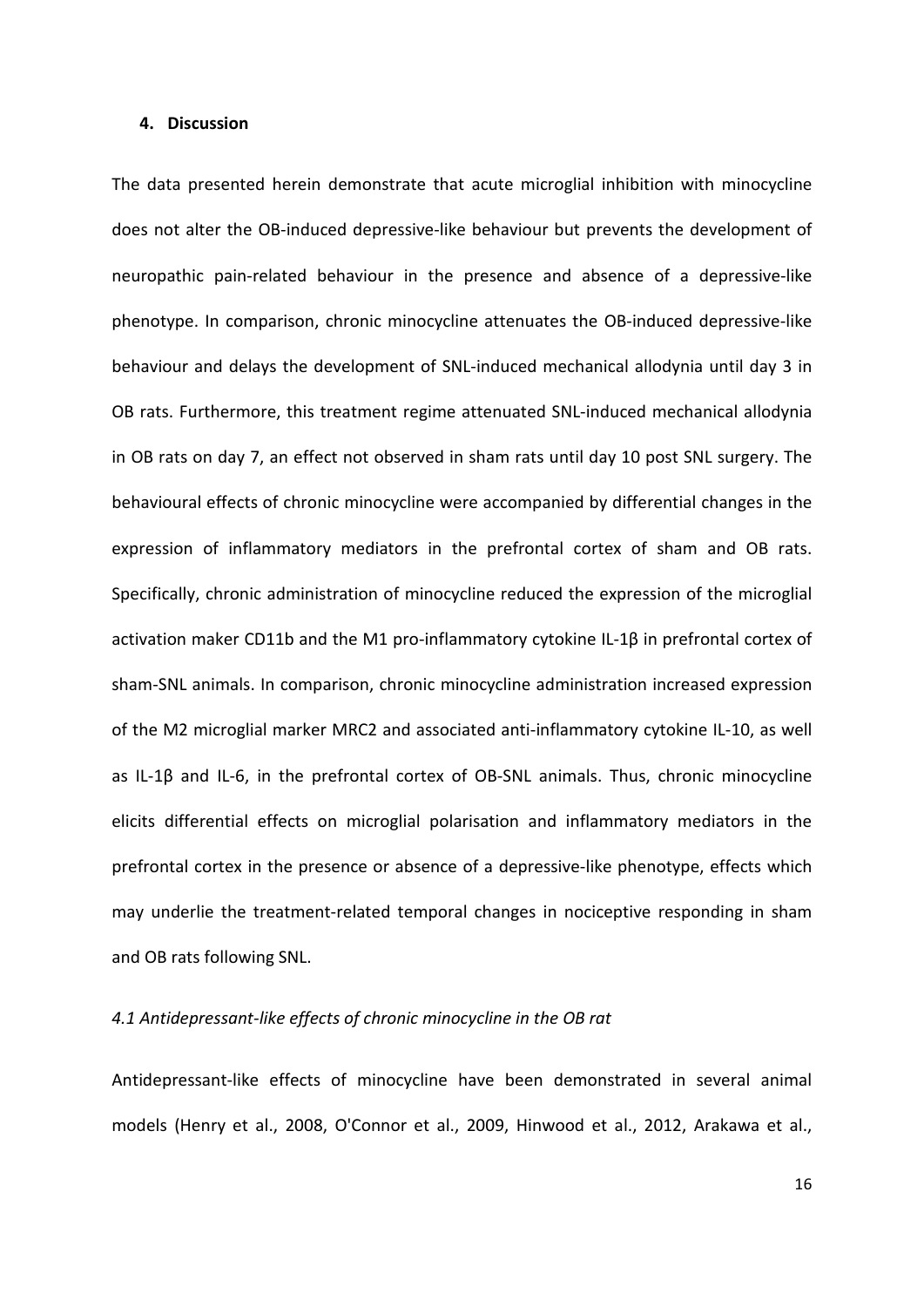2012), with recent data expanding this to include the OB rat. Specifically, chronic minocycline has been demonstrated to attenuate OB-related hyperactivity, behavioural despair (forced swim test) and spatial memory deficits (Borre et al., 2012, Rinwa and Kumar, 2013). Our data confirm these findings, demonstrating that OB-induced hyperactivity on exposure to the open field is attenuated following chronic, but not acute, minocycline administration, mimicking the effects of other antidepressant agents in this model (Song and Leonard, 2005). The antidepressant-like effects of minocycline are proposed to be mediated via attenuation of microglial activation, reduction in pro-inflammatory mediators and neuroprotective mechanisms (Pae et al., 2008, Garrido-Mesa et al., 2013). Several studies from our group and others have demonstrated increased microglial activation, TNFα and/or IL-1 $\beta$  levels in the prefrontal cortex, hippocampus, amygdala and hypothalamus (Borre et al., 2012, Myint et al., 2007, Burke et al., 2013a) and neurodegeneration in the amygdala and hippocampus (Wrynn et al., 2000, Jarosik et al., 2007) of OB rats. The antidepressant-like effect of minocycline in OB rats is associated with an attenuation of increases in oxidative-nitrosative stress markers, TNFα and IL-6 levels and caspase 3 activity in the cortex and hippocampus (Rinwa and Kumar, 2013). Thus, minocycline may modulate microglial activation and neuronal reorganisation that occurs in response to removal of the bulbs, mitigating some of the pathological alterations observed in the model and resulting in an antidepressant-like effect.

*4.2 Acute minocycline pretreatment prevents the development of neuropathic pain-related behaviour in both sham and OB animals*

In accordance with previous published data from our group (Burke et al., 2010, Burke et al., 2013a), OB animals displayed enhanced nociceptive responding to both mechanical and cold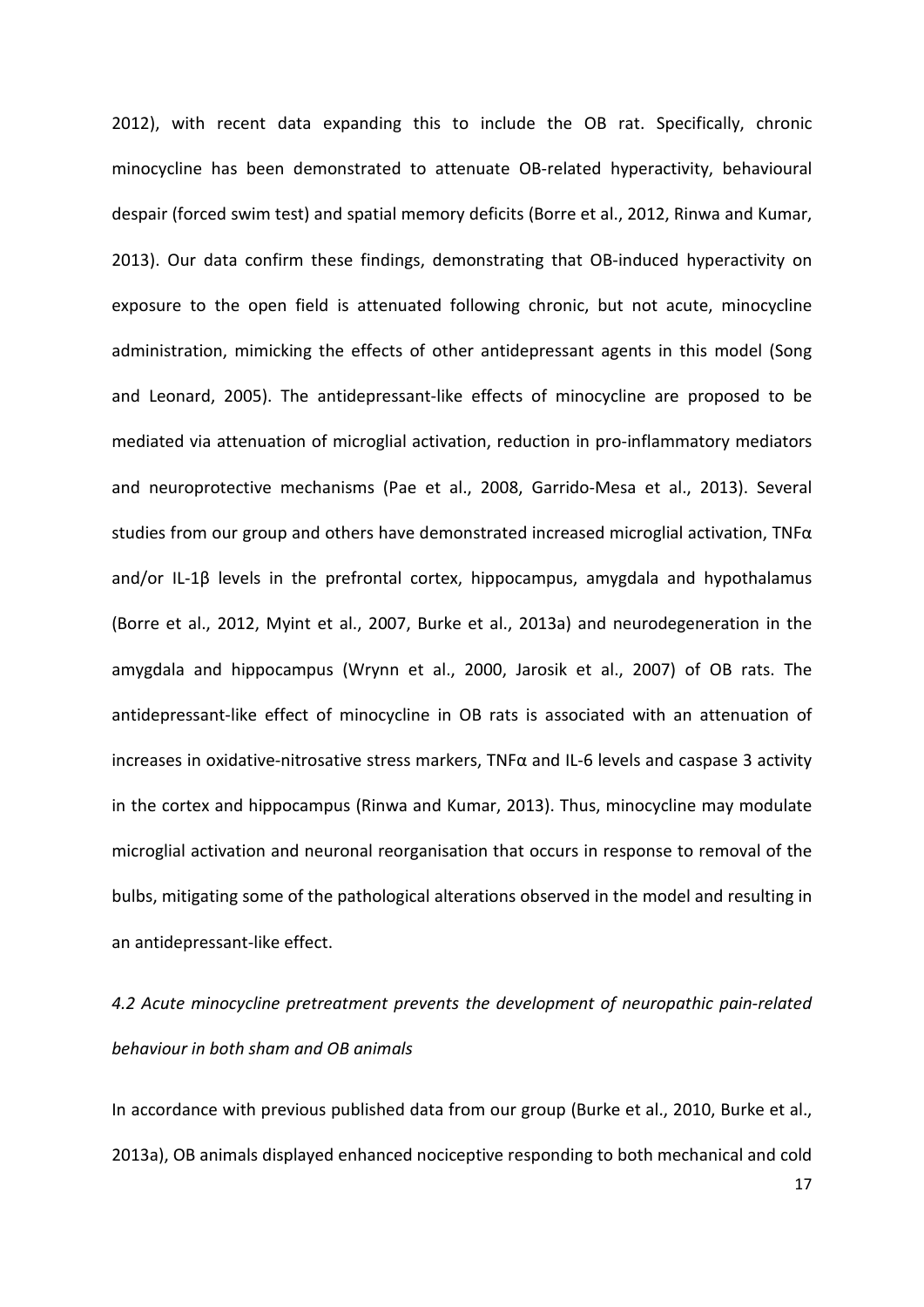stimuli and enhanced cold allodynia following SNL. Neither acute nor chronic minocycline administration altered basal mechanical thresholds of either sham or OB rats. Similarly, studies have demonstrated that acute (Mika et al., 2009), repeated (3 days) (Yoon et al., 2012), or chronic (Guasti et al., 2009) minocycline administration does not alter nociceptive responding to mechanical stimuli in the absence of a noxious insult/nerve injury. Thus, microglial activation may not underlie the OB-related increase in nociceptive responding to sensory stimuli (prior to SNL), indicating a dissociation between depressive-like behaviour and allodynia in the absence of nerve injury. In comparison, microglial activation has been reported as essential for the development of neuropathic pain behaviour, while astrocytes are responsible for the maintenance of this chronic pain state (Vallejo et al., 2010). Acute pre-treatment with minocycline prevented the development of SNL-induced mechanical allodynia in sham rats, correlating with previous data in several nerve-injury models (Zanjani et al., 2006, Raghavendra et al., 2003, Pu et al., 2013), an effect also observed in OB rats. Thus, the data indicate that the inhibition of microglial activation immediately prior to nerve injury prevents the development of neuropathic pain-related behaviour in the absence and presence of a depressive-like phenotype.

# *4.3 Chronic minocycline treatment attenuates neuropathic pain-related behaviour in the OB rat*

This study also aimed to address whether a minocycline treatment regime that elicits an antidepressant-like effect would modulate the development/expression of SNL-induced mechanical allodynia. Chronic minocycline treatment did not prevent the development of SNL-induced mechanical allodynia in sham animals, but delayed its onset until day 3 in OB rats. To our knowledge, this is the first study to examine the effect of long-term (2 week)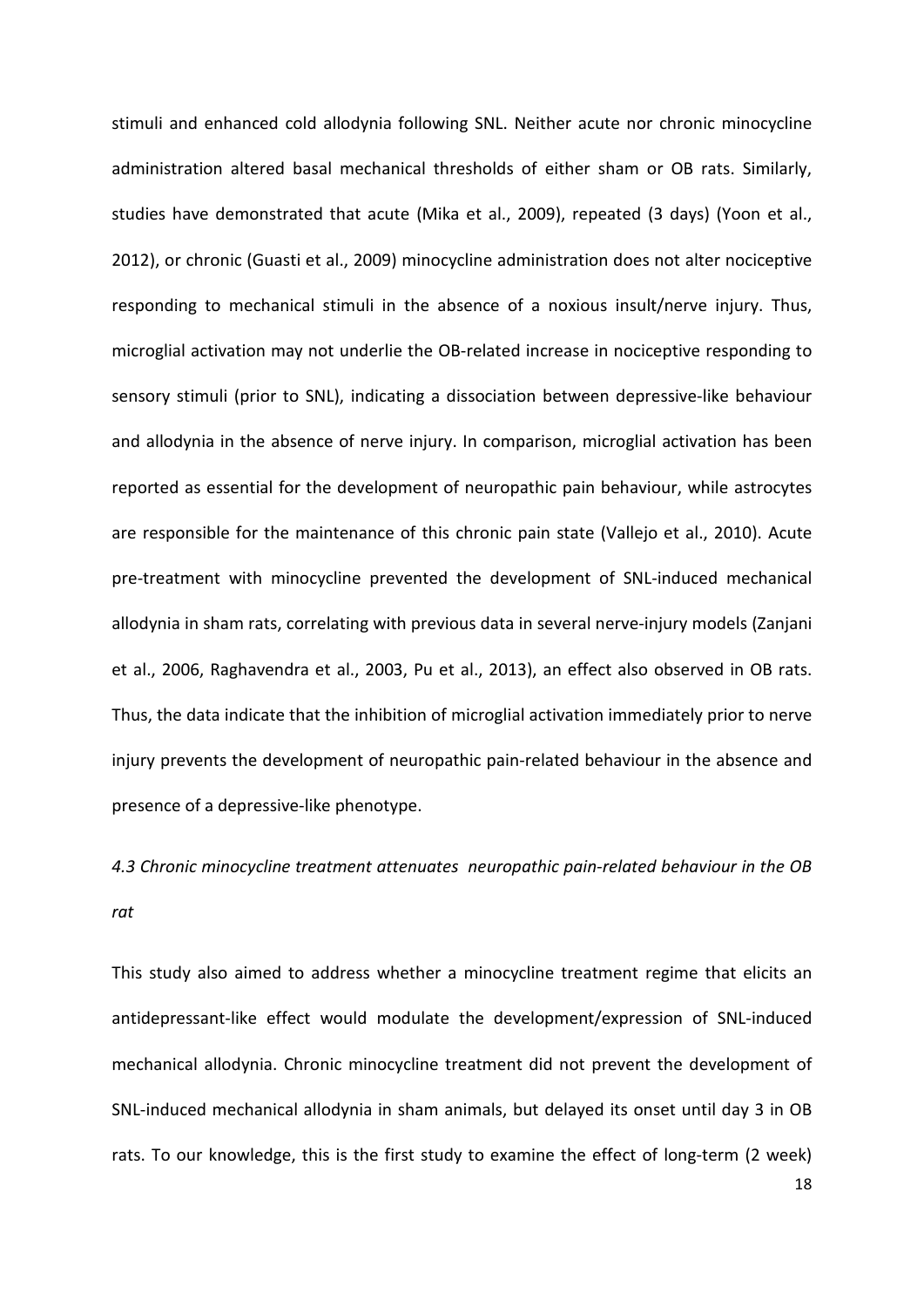pre-administration of minocycline on nerve injury-induced allodynia, demonstrating differential effects versus acute pre-treatment. It is possible that the delay in SNL-induced mechanical allodynia in OB rats until day 3 may reflect a peak in the inflammatory cascade known to occur at this time point following SNL (Jin et al., 2003, O'Rielly and Loomis, 2006), which minocycline treatment is unable to prevent/attenuate. However, continued repeated minocycline intake attenuated SNL-induced mechanical allodynia in OB rats from day 7, an effect only observed in sham animals from day 10. Previous data have demonstrated that systemic administration of minocycline beginning 1 hour prior to surgery and daily thereafter attenuates SNL-induced mechanical allodynia from day 5 onwards (Guasti et al., 2009). Methodological differences such as route of administration (i.p. vs. p.o.), dose (30mg/kg/day vs. 76mg/kg/day), duration of treatment and prior surgery may account for the difference in time of onset of the anti-allodynic effects of minocycline between the two studies. Taken together, the data indicate that time-dependent anti-inflammatory and neuroprotective effects underlie the anti-allodynic effects of repeated minocycline treatment in response to nerve injury, with more rapid or alternative responses occurring in OB animals.

# *4.4 Chronic minocycline differentially alters microglial phenotype and cytokine expression in the prefrontal cortex of sham and OB rats following spinal nerve injury*

Evidence suggests that the phenotype of activated microglia (M1 vs. M2) governs the repair and regeneration response following nerve injury (Kigerl et al., 2009, David and Kroner, 2011). M1 microglia are considered to be pro-inflammatory (releasing IL-1β, TNFα) and result in deleterious neuroinflammation while M2 (releasing IL-10, neurotrophins) are believed to promote neuroprotection and regeneration after injury (Olah et al., 2011, David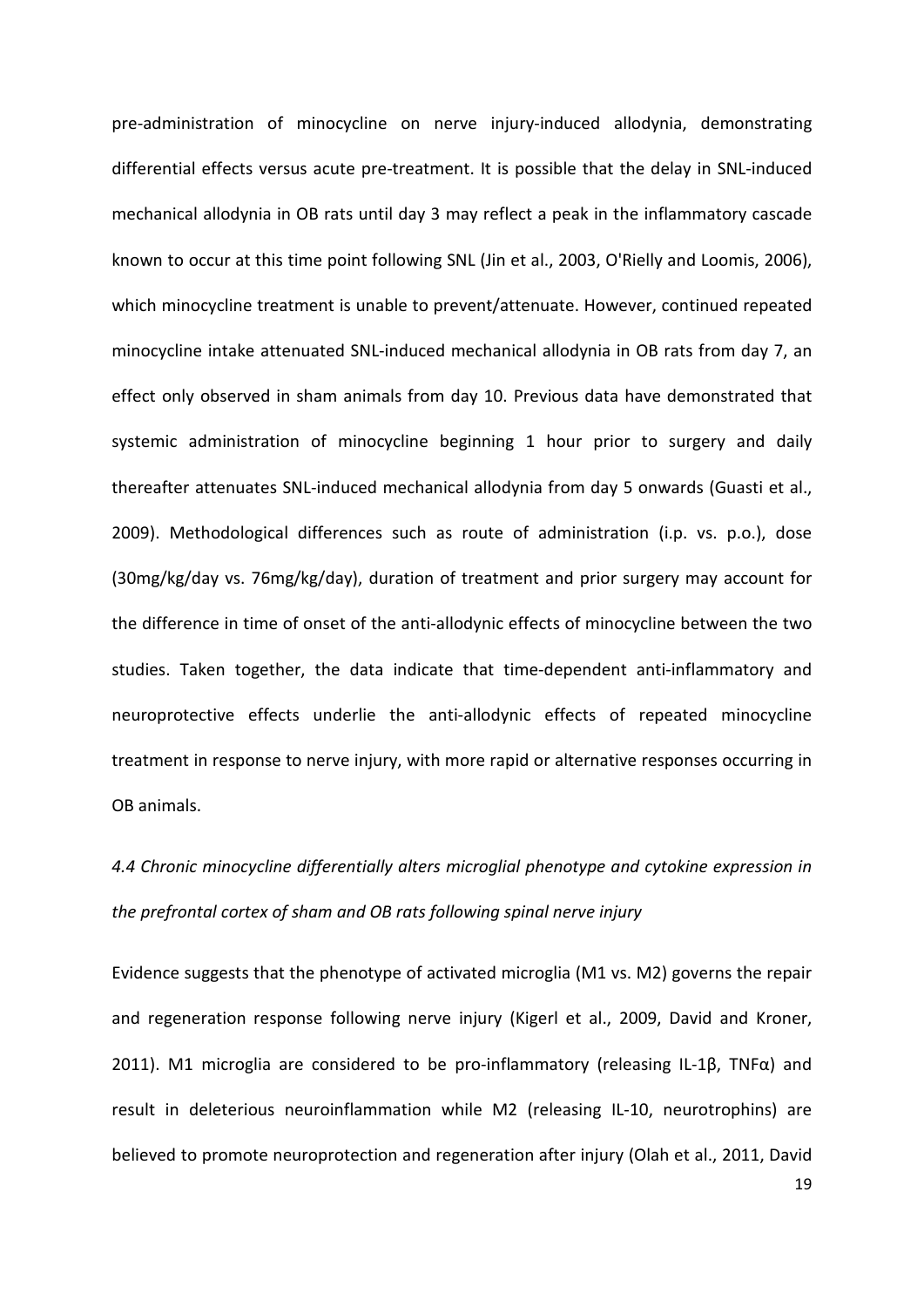and Kroner, 2011, Jimenez et al., 2008). Although minocycline is well-regarded as an inhibitor of microglial activation, recent evidence indicates that minocycline selectively inhibits microglial M1, but not M2, polarisation both *in vitro* and in an animal model of amyotrophic lateral sclerosis (Kobayashi et al., 2013). Previous studies have shown that antiinflammatory compounds (pentoxifylline, pioglitazone) attenuate neuropathic pain-related behaviour and related increases in M1 cytokines (TNFα, IL-1β) in the prefrontal cortex (Liu et al., 2007, Jia et al., 2010). This is the first study to examine if similar effects are observed with minocycline and reveal that chronic minocycline intake reduced the expression of CD11b, a marker of microglial activation, and the M1 cytokine IL-1β in sham-SNL rats. Thus, the anti-nociceptive effect of chronic minocycline on SNL-induced mechanical allodynia (in sham animals) is accompanied by reduced expression of M1 microglial processes in the prefrontal cortex. In contrast, the expression of the M1 cytokines (IL-1β and IL-6), the M2 microglial marker MRC2 and the anti-inflammatory cytokine IL-10, were increased in OB-SNL rats following chronic minocycline intake*.* Enhanced expression of M2 microglia and the anti-inflammatory cytokine IL-10 may serve to promote beneficial functions of microglia, such as phagocytosis, dampening inflammation and increase release of growth factors which are critical for repair and regeneration (Loane and Byrnes, 2010). Moreover, pharmacological and genetic deletion of IL-10 is associated with depressive-like behaviour (Mesquita et al., 2008) and increased thermal nociceptive thresholds (Tu et al., 2003), while central IL-10 administration attenuates nerve-injury induced mechanical allodynia (Wang et al., 2012). Recent data has indicated that shifting of microglial polarisation to an M2 phenotype reduces spreading depression and possibly the initiation of migraine (Pusic et al., 2014). In addition to the well-known pro-inflammatory effect of IL-1β, this cytokine also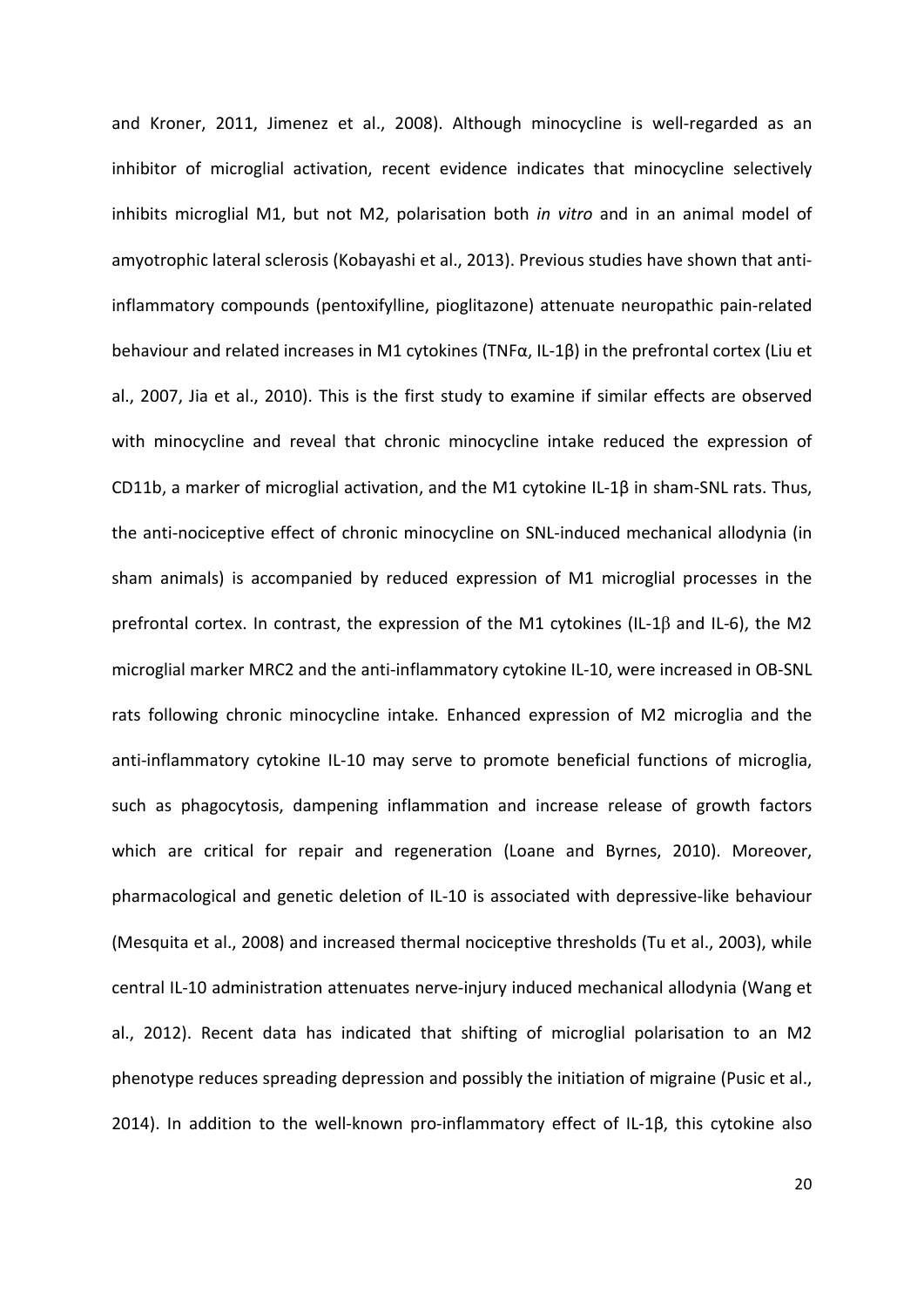plays a role in CNS repair via the induction of glial-derived insulin-like growth factor 1 (Mason et al., 2001) and nerve growth factor (Lindholm et al., 1987). Taken together, chronic minocycline appears to differentially alter the expression of M1-M2 microglial markers/cytokines in the prefrontal cortex of SNL animals in the presence or absence of a depressive phenotype, an effect which may account, at least in part, for the behavioural effects observed.

#### **Summary and Conclusion**

Chronic minocycline treatment prevents the development of depressive-like behaviour in the OB rat and attenuates SNL-induced mechanical and cold allodynia in the model. In addition, chronic minocycline treatment differentially modulates microglial polarisation and inflammatory mediator expression in the prefrontal cortex of sham and OB animals following SNL. These data suggest a differential supraspinal mechanism of action of minocycline in the presence of a depressive-like phenotype, effects which may underlie its antidepressant and anti-allodynic effect following nerve injury. These data provide further evidence for a role for microglia in the pathogenesis of depression, the development of neuropathic pain, and the interaction between these disorders.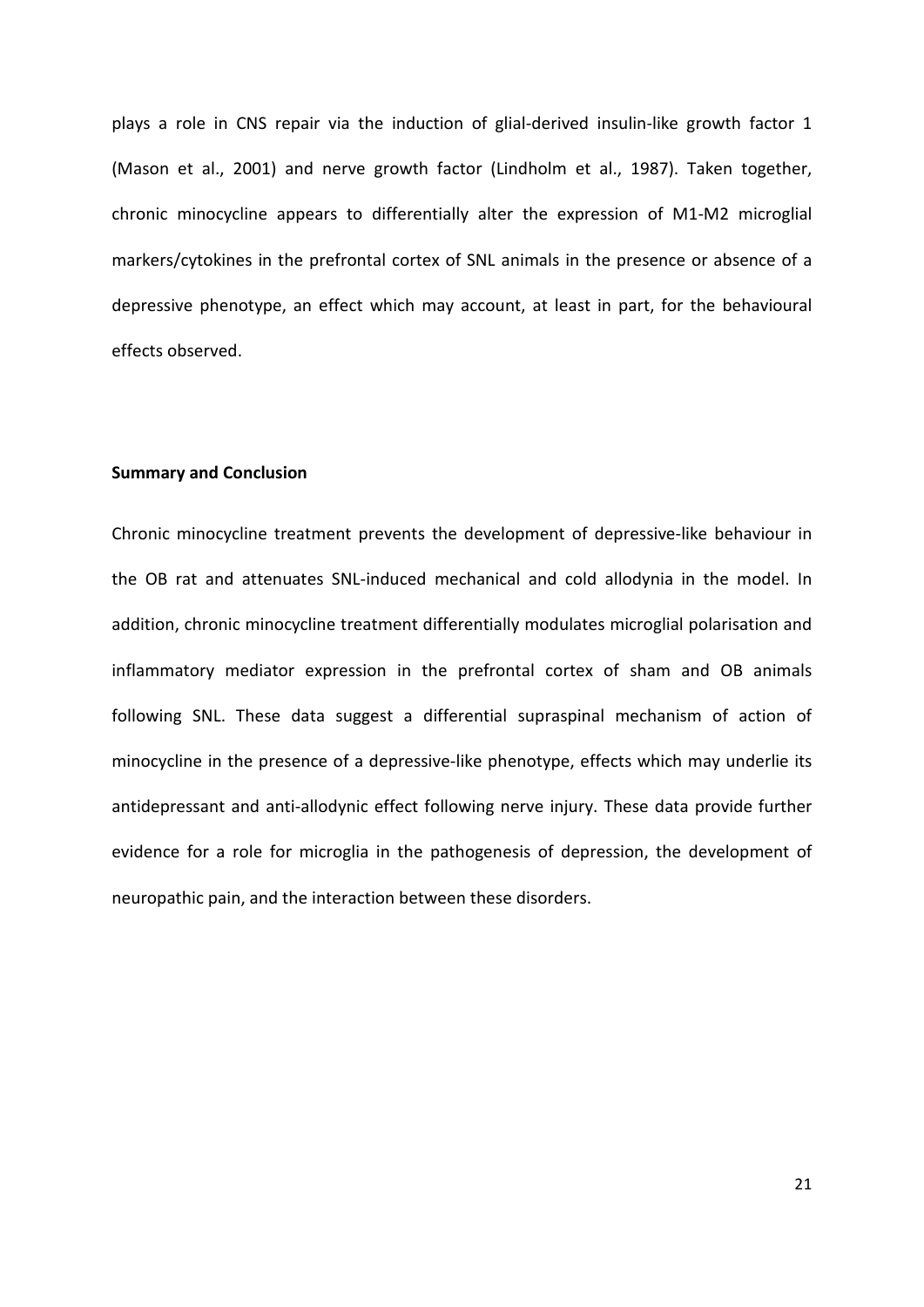### **5. Funding and Disclosure**

The authors would like to gratefully acknowledge funding received from the Discipline of Physiology; the Millennium Fund, National University of Ireland Galway and from the Higher Education Authority of Ireland under PRTLI4. N.B. received a College of Medicine, Nursing and Health Sciences, National University of Ireland Galway, Doctoral Fellowship. The authors declare no conflict of interest.

## **6. Acknowledgements**

The authors would like to acknowledge technical assistance from Mr Brendan Harhen and Mr Siyuan Chen. The authors would like to thank David Lohan for sourcing and supply of minocycline.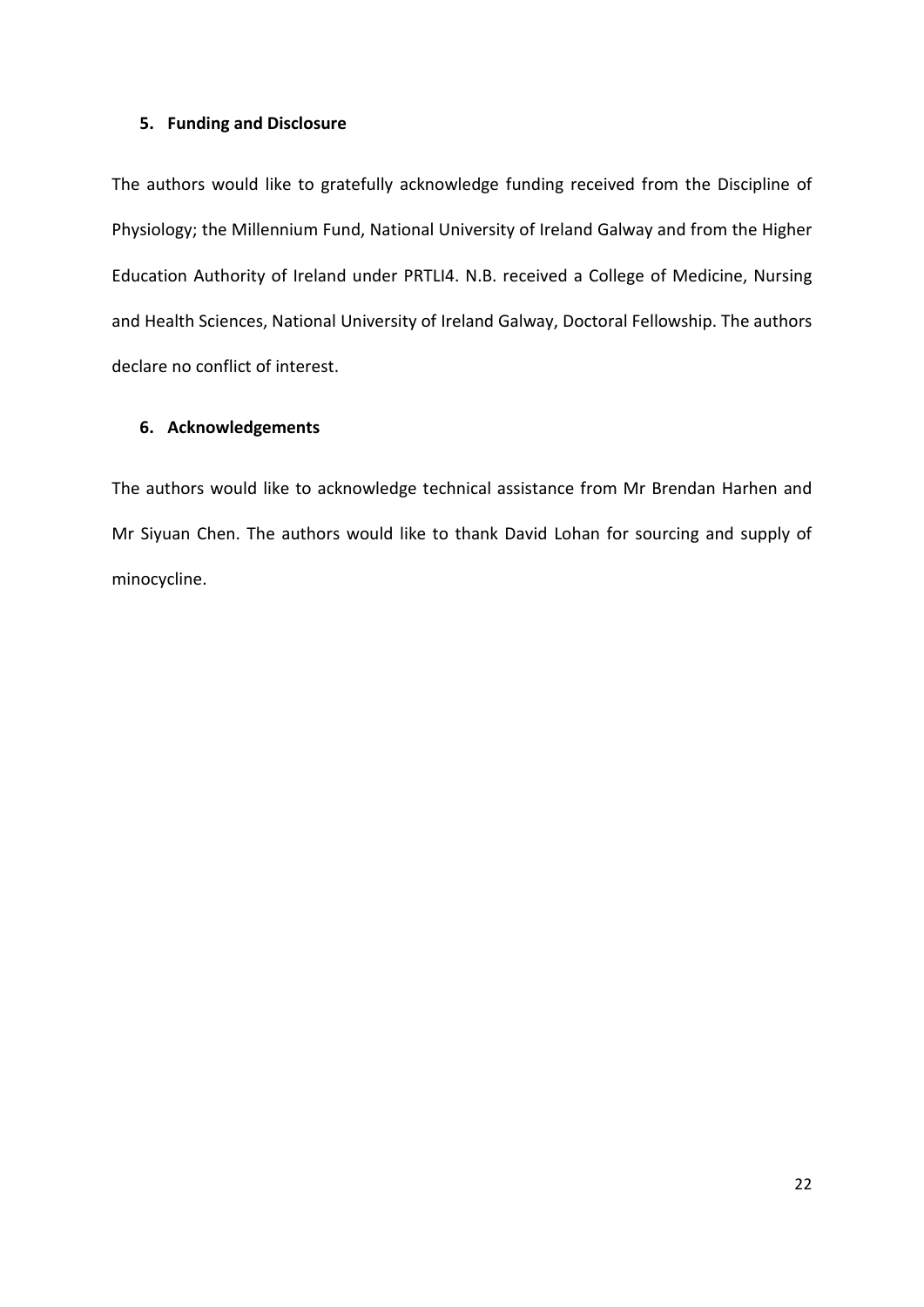## **7. References**

#### References

- AGUERA-ORTIZ, L., FAILDE, I., MICO, J. A., CERVILLA, J. & LOPEZ-IBOR, J. J. 2011. Pain as a symptom of depression: prevalence and clinical correlates in patients attending psychiatric clinics. *J Affect Disord,* 130**,** 106-12.
- AL-AMIN, H., SARKIS, R., ATWEH, S., JABBUR, S. & SAADE, N. 2011. Chronic dizocilpine or apomorphine and development of neuropathy in two animal models II: effects on brain cytokines and neurotrophins. *Exp Neurol,* 228**,** 30-40.
- APKARIAN, A. V., LAVARELLO, S., RANDOLF, A., BERRA, H. H., CHIALVO, D. R., BESEDOVSKY, H. O. & DEL REY, A. 2006. Expression of IL-1beta in supraspinal brain regions in rats with neuropathic pain. *Neurosci Lett,* 407**,** 176-81.
- ARAKAWA, S., SHIRAYAMA, Y., FUJITA, Y., ISHIMA, T., HORIO, M., MUNEOKA, K., IYO, M. & HASHIMOTO, K. 2012. Minocycline produced antidepressant-like effects on the learned helplessness rats with alterations in levels of monoamine in the amygdala and no changes in BDNF levels in the hippocampus at baseline. *Pharmacol Biochem Behav,* 100**,** 601-6.
- ARORA, V., KUHAD, A., TIWARI, V. & CHOPRA, K. 2011. Curcumin ameliorates reserpine-induced pain-depression dyad: behavioural, biochemical, neurochemical and molecular evidences. *Psychoneuroendocrinology,* 36**,** 1570-81.
- BAR, K. J., WAGNER, G., KOSCHKE, M., BOETTGER, S., BOETTGER, M. K., SCHLOSSER, R. & SAUER, H. 2007. Increased prefrontal activation during pain perception in major depression. *Biol Psychiatry,* 62**,** 1281-7.
- BORRE, Y., SIR, V., DE KIVIT, S., WESTPHAL, K. G., OLIVIER, B. & OOSTING, R. S. 2012. Minocycline restores spatial but not fear memory in olfactory bulbectomized rats. *Eur J Pharmacol,* 697**,** 59-64.
- BURKE, N. N., GEOGHEGAN, E., KERR, D. M., MORIARTY, O., FINN, D. P. & ROCHE, M. 2013a. Altered neuropathic pain behaviour in a rat model of depression is associated with changes in inflammatory gene expression in the amygdala. *Genes Brain Behav,* 12**,** 705-713.
- BURKE, N. N., HAYES, E., CALPIN, P., KERR, D. M., MORIARTY, O., FINN, D. P. & ROCHE, M. 2010. Enhanced nociceptive responding in two rat models of depression is associated with alterations in monoamine levels in discrete brain regions. *Neuroscience,* 171**,** 1300-13.
- BURKE, N. N., LLORENTE, R., MARCO, E. M., TONG, K., FINN, D. P., VIVEROS, M. P. & ROCHE, M. 2013b. Maternal deprivation is associated with sex-dependent alterations in nociceptive behavior and neuroinflammatory mediators in the rat following peripheral nerve injury. *J Pain,* 14**,** 1173-84.
- CHERRY, J. D., OLSCHOWKA, J. A. & MK, O. B. 2014. Neuroinflammation and M2 microglia: the good, the bad, and the inflamed. *J Neuroinflammation,* 11**,** 98.
- DAVID, S. & KRONER, A. 2011. Repertoire of microglial and macrophage responses after spinal cord injury. *Nat Rev Neurosci,* 12**,** 388-99.
- GARRIDO-MESA, N., ZARZUELO, A. & GALVEZ, J. 2013. Minocycline: far beyond an antibiotic. *Br J Pharmacol,* 169**,** 337-52.
- GRAFF-GUERRERO, A., PELLICER, F., MENDOZA-ESPINOSA, Y., MARTINEZ-MEDINA, P., ROMERO-ROMO, J. & DE LA FUENTE-SANDOVAL, C. 2008. Cerebral blood flow changes associated with experimental pain stimulation in patients with major depression. *J Affect Disord,* 107**,** 161-8.
- GUASTI, L., RICHARDSON, D., JHAVERI, M., ELDEEB, K., BARRETT, D., ELPHICK, M. R., ALEXANDER, S. P., KENDALL, D., MICHAEL, G. J. & CHAPMAN, V. 2009. Minocycline treatment inhibits microglial activation and alters spinal levels of endocannabinoids in a rat model of neuropathic pain. *Mol Pain,* 5**,** 35.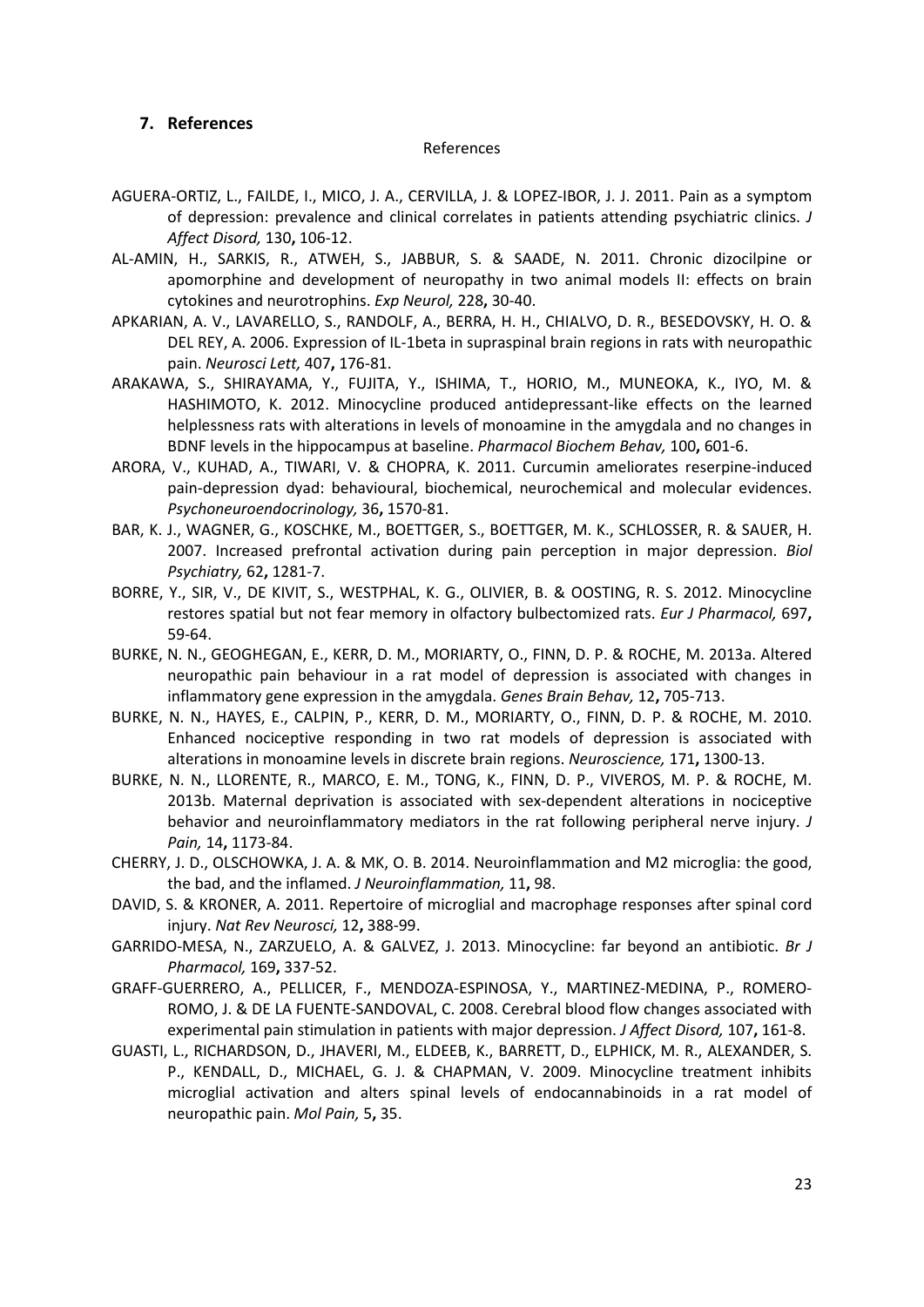- HENRY, C. J., HUANG, Y., WYNNE, A., HANKE, M., HIMLER, J., BAILEY, M. T., SHERIDAN, J. F. & GODBOUT, J. P. 2008. Minocycline attenuates lipopolysaccharide (LPS)-induced neuroinflammation, sickness behavior, and anhedonia. *J Neuroinflammation,* 5**,** 15.
- HINWOOD, M., MORANDINI, J., DAY, T. A. & WALKER, F. R. 2012. Evidence that microglia mediate the neurobiological effects of chronic psychological stress on the medial prefrontal cortex. *Cereb Cortex,* 22**,** 1442-54.
- HU, X., LI, P., GUO, Y., WANG, H., LEAK, R. K., CHEN, S., GAO, Y. & CHEN, J. 2012. Microglia/macrophage polarization dynamics reveal novel mechanism of injury expansion after focal cerebral ischemia. *Stroke,* 43**,** 3063-70.
- JAROSIK, J., LEGUTKO, B., UNSICKER, K. & VON BOHLEN UND HALBACH, O. 2007. Antidepressantmediated reversal of abnormal behavior and neurodegeneration in mice following olfactory bulbectomy. *Exp Neurol,* 204**,** 20-8.
- JIA, H., ZHU, S., JI, Q., HUI, K., DUAN, M., XU, J. & LI, W. 2010. Repeated administration of pioglitazone attenuates development of hyperalgesia in a rat model of neuropathic pain. *Exp Clin Psychopharmacol,* 18**,** 359-65.
- JIMENEZ, S., BAGLIETTO-VARGAS, D., CABALLERO, C., MORENO-GONZALEZ, I., TORRES, M., SANCHEZ-VARO, R., RUANO, D., VIZUETE, M., GUTIERREZ, A. & VITORICA, J. 2008. Inflammatory response in the hippocampus of PS1M146L/APP751SL mouse model of Alzheimer's disease: age-dependent switch in the microglial phenotype from alternative to classic. *J Neurosci,* 28**,** 11650-61.
- JIN, S. X., ZHUANG, Z. Y., WOOLF, C. J. & JI, R. R. 2003. p38 mitogen-activated protein kinase is activated after a spinal nerve ligation in spinal cord microglia and dorsal root ganglion neurons and contributes to the generation of neuropathic pain. *J Neurosci,* 23**,** 4017-22.
- KELLY, J. P., WRYNN, A. S. & LEONARD, B. E. 1997. The olfactory bulbectomized rat as a model of depression: an update. *Pharmacol Ther,* 74**,** 299-316.
- KERR, D. M., BURKE, N. N., FORD, G. K., CONNOR, T. J., HARHEN, B., EGAN, L. J., FINN, D. P. & ROCHE, M. 2012. Pharmacological inhibition of endocannabinoid degradation modulates the expression of inflammatory mediators in the hypothalamus following an immunological stressor. *Neuroscience,* 204**,** 53-63.
- KERR, D. M., HARHEN, B., OKINE, B. N., EGAN, L. J., FINN, D. P. & ROCHE, M. 2013. The monoacylglycerol lipase inhibitor JZL184 attenuates LPS-induced increases in cytokine expression in the rat frontal cortex and plasma: differential mechanisms of action. *Br J Pharmacol,* 169**,** 808-19.
- KIGERL, K. A., GENSEL, J. C., ANKENY, D. P., ALEXANDER, J. K., DONNELLY, D. J. & POPOVICH, P. G. 2009. Identification of two distinct macrophage subsets with divergent effects causing either neurotoxicity or regeneration in the injured mouse spinal cord. *J Neurosci,* 29**,** 13435-44.
- KIM, H., CHEN, L., LIM, G., SUNG, B., WANG, S., MCCABE, M. F., RUSANESCU, G., YANG, L., TIAN, Y. & MAO, J. 2012. Brain indoleamine 2,3-dioxygenase contributes to the comorbidity of pain and depression. *J Clin Invest,* 122**,** 2940-54.
- KIM, S. H. & CHUNG, J. M. 1992. An experimental model for peripheral neuropathy produced by segmental spinal nerve ligation in the rat. *Pain,* 50**,** 355-63.
- KOBAYASHI, K., IMAGAMA, S., OHGOMORI, T., HIRANO, K., UCHIMURA, K., SAKAMOTO, K., HIRAKAWA, A., TAKEUCHI, H., SUZUMURA, A., ISHIGURO, N. & KADOMATSU, K. 2013. Minocycline selectively inhibits M1 polarization of microglia. *Cell Death Dis,* 4**,** e525.
- LANGEVITZ, P., LIVNEH, A., BANK, I. & PRAS, M. 2000. Benefits and risks of minocycline in rheumatoid arthritis. *Drug Saf,* 22**,** 405-14.
- LEBLANC, B. W., ZERAH, M. L., KADASI, L. M., CHAI, N. & SAAB, C. Y. 2011. Minocycline injection in the ventral posterolateral thalamus reverses microglial reactivity and thermal hyperalgesia secondary to sciatic neuropathy. *Neurosci Lett,* 498**,** 138-42.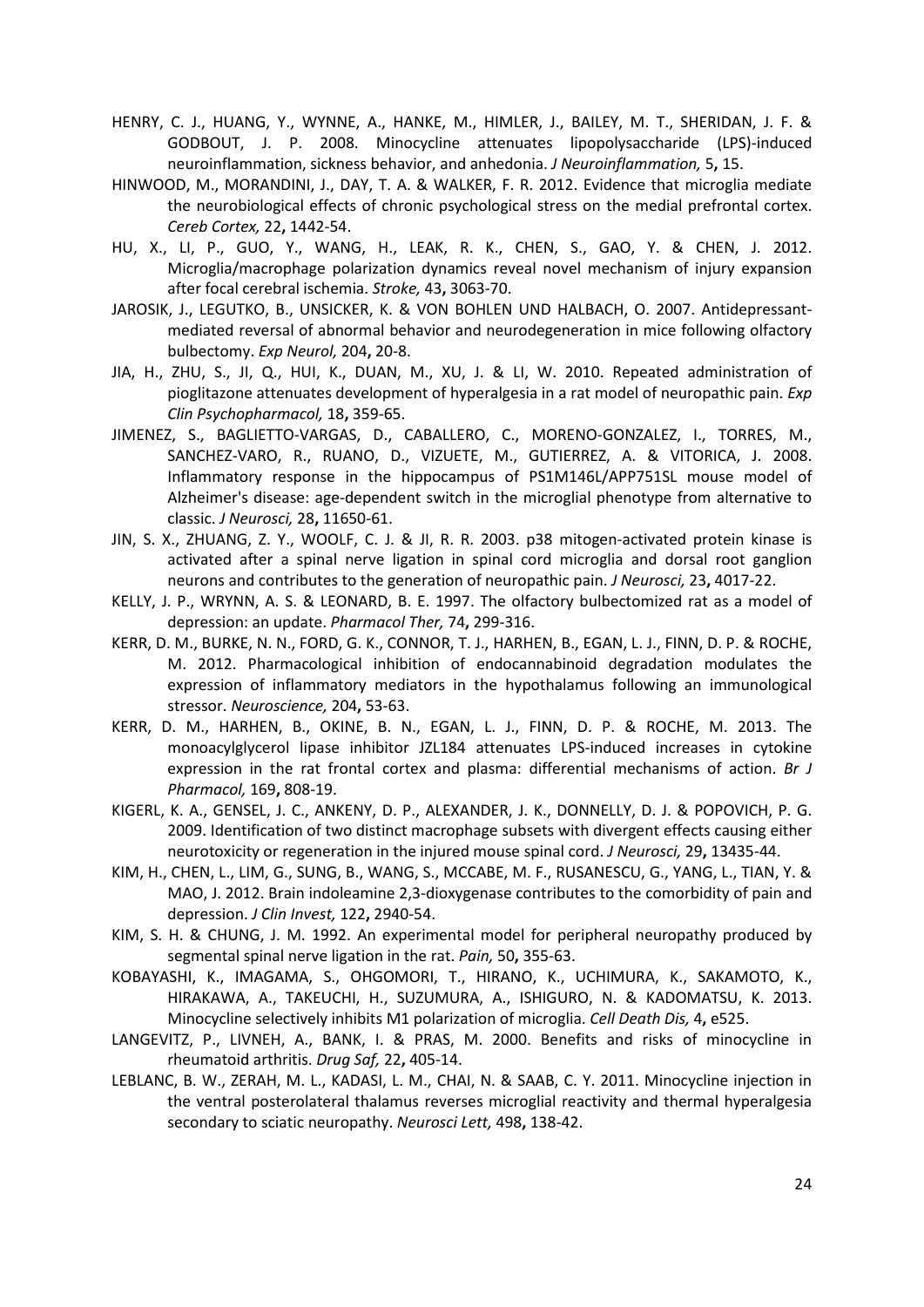- LI, Z., MA, L., KULESSKAYA, N., VOIKAR, V. & TIAN, L. 2014. Microglia are polarized to M1 type in high-anxiety inbred mice in response to lipopolysaccharide challenge. *Brain Behav Immun*.
- LIANG, J., YU, S., DONG, Z., WANG, X., LIU, R., CHEN, X. & LI, Z. 2011. The effects of OB-induced depression on nociceptive behaviors induced by electrical stimulation of the dura mater surrounding the superior sagittal sinus. *Brain Res,* 1424**,** 9-19.
- LINDHOLM, D., HEUMANN, R., MEYER, M. & THOENEN, H. 1987. Interleukin-1 regulates synthesis of nerve growth factor in non-neuronal cells of rat sciatic nerve. *Nature,* 330**,** 658-9.
- LIU, J., FENG, X., YU, M., XIE, W., ZHAO, X., LI, W., GUAN, R. & XU, J. 2007. Pentoxifylline attenuates the development of hyperalgesia in a rat model of neuropathic pain. *Neurosci Lett,* 412**,** 268- 72.
- LOANE, D. J. & BYRNES, K. R. 2010. Role of microglia in neurotrauma. *Neurotherapeutics,* 7**,** 366-77.
- LOPEZ-SOLA, M., PUJOL, J., HERNANDEZ-RIBAS, R., HARRISON, B. J., CONTRERAS-RODRIGUEZ, O., SORIANO-MAS, C., DEUS, J., ORTIZ, H., MENCHON, J. M., VALLEJO, J. & CARDONER, N. 2010. Effects of duloxetine treatment on brain response to painful stimulation in major depressive disorder. *Neuropsychopharmacology,* 35**,** 2305-17.
- MASON, J. L., SUZUKI, K., CHAPLIN, D. D. & MATSUSHIMA, G. K. 2001. Interleukin-1beta promotes repair of the CNS. *J Neurosci,* 21**,** 7046-52.
- MESQUITA, A. R., CORREIA-NEVES, M., ROQUE, S., CASTRO, A. G., VIEIRA, P., PEDROSA, J., PALHA, J. A. & SOUSA, N. 2008. IL-10 modulates depressive-like behavior. *J Psychiatr Res,* 43**,** 89-97.
- MIKA, J., WAWRZCZAK-BARGIELA, A., OSIKOWICZ, M., MAKUCH, W. & PRZEWLOCKA, B. 2009. Attenuation of morphine tolerance by minocycline and pentoxifylline in naive and neuropathic mice. *Brain Behav Immun,* 23**,** 75-84.
- MILLER, A. H., MALETIC, V. & RAISON, C. L. 2009. Inflammation and its discontents: the role of cytokines in the pathophysiology of major depression. *Biol Psychiatry,* 65**,** 732-41.
- MIYAOKA, T., WAKE, R., FURUYA, M., LIAURY, K., IEDA, M., KAWAKAMI, K., TSUCHIE, K., TAKI, M., ISHIHARA, K., ARAKI, T. & HORIGUCHI, J. 2012. Minocycline as adjunctive therapy for patients with unipolar psychotic depression: An open-label study. *Prog Neuropsychopharmacol Biol Psychiatry,* 37**,** 222-226.
- MOLINA-HERNANDEZ, M., TELLEZ-ALCANTARA, N. P., PEREZ-GARCIA, J., OLIVERA-LOPEZ, J. I. & JARAMILLO-JAIMES, M. T. 2008. Antidepressant-like actions of minocycline combined with several glutamate antagonists. *Prog Neuropsychopharmacol Biol Psychiatry,* 32**,** 380-6.
- MORIARTY, O., ROCHE, M., MCGUIRE, B. E. & FINN, D. P. 2012. Validation of an air-puff passiveavoidance paradigm for assessment of aversive learning and memory in rat models of chronic pain. *J Neurosci Methods,* 204**,** 1-8.
- MYINT, A. M., STEINBUSCH, H. W., GOEGHEGAN, L., LUCHTMAN, D., KIM, Y. K. & LEONARD, B. E. 2007. Effect of the COX-2 inhibitor celecoxib on behavioural and immune changes in an olfactory bulbectomised rat model of depression. *Neuroimmunomodulation,* 14**,** 65-71.
- NORMAN, G. J., KARELINA, K., ZHANG, N., WALTON, J. C., MORRIS, J. S. & DEVRIES, A. C. 2010. Stress and IL-1beta contribute to the development of depressive-like behavior following peripheral nerve injury. *Mol Psychiatry,* 15**,** 404-14.
- O'CONNOR, J. C., LAWSON, M. A., ANDRE, C., MOREAU, M., LESTAGE, J., CASTANON, N., KELLEY, K. W. & DANTZER, R. 2009. Lipopolysaccharide-induced depressive-like behavior is mediated by indoleamine 2,3-dioxygenase activation in mice. *Mol Psychiatry,* 14**,** 511-22.
- O'RIELLY, D. D. & LOOMIS, C. W. 2006. Increased expression of cyclooxygenase and nitric oxide isoforms, and exaggerated sensitivity to prostaglandin E2, in the rat lumbar spinal cord 3 days after L5-L6 spinal nerve ligation. *Anesthesiology,* 104**,** 328-37.
- OLAH, M., BIBER, K., VINET, J. & BODDEKE, H. W. 2011. Microglia phenotype diversity. *CNS Neurol Disord Drug Targets,* 10**,** 108-18.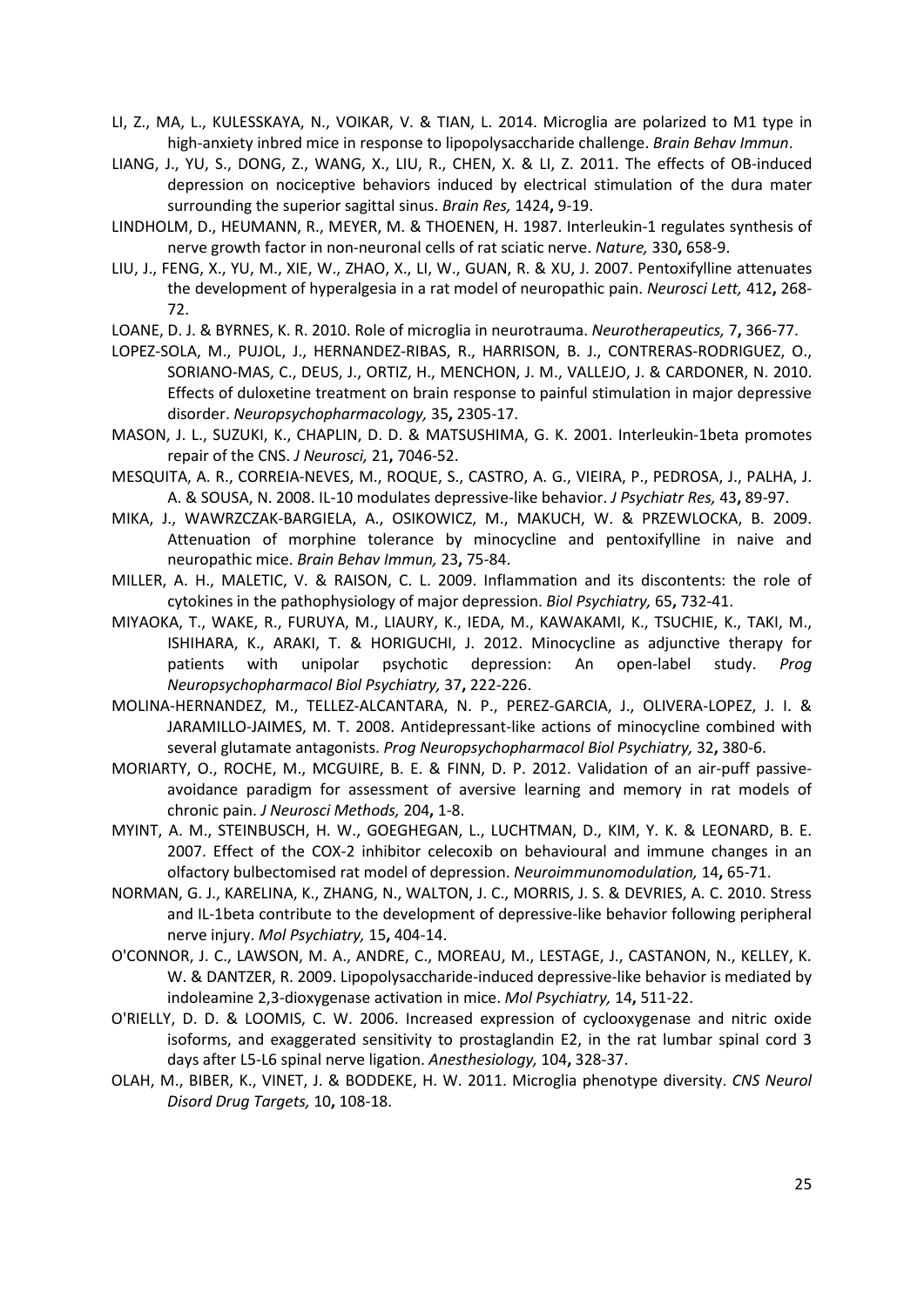- PADI, S. S. & KULKARNI, S. K. 2008. Minocycline prevents the development of neuropathic pain, but not acute pain: possible anti-inflammatory and antioxidant mechanisms. *Eur J Pharmacol,* 601**,** 79-87.
- PAE, C. U., MARKS, D. M., HAN, C. & PATKAR, A. A. 2008. Does minocycline have antidepressant effect? *Biomed Pharmacother,* 62**,** 308-11.
- PEARSON, S. D. & TRISSEL, L. A. 1993. Stability and compatibility of minocycline hydrochloride and rifampin in intravenous solutions at various temperatures. *Am J Hosp Pharm,* 50**,** 698-702.
- PU, S., XU, Y., DU, D., YANG, M., ZHANG, X., WU, J. & JIANG, W. 2013. Minocycline attenuates mechanical allodynia and expression of spinal NMDA receptor 1 subunit in rat neuropathic pain model. *J Physiol Biochem,* 69**,** 349-57.
- PUSIC, K. M., PUSIC, A. D., KEMME, J. & KRAIG, R. P. 2014. Spreading depression requires microglia and is decreased by their M2a polarization from environmental enrichment. *Glia,* 62**,** 1176- 94.
- QI, W.-J., WANG, W., WANG, N., WANG, J.-Y. & LUO, F. 2013. Depressive-like history alters persistent pain behavior in rats: Opposite contribution of frontal cortex and amygdala implied. *PsyCh Journal,* 2**,** 133-145.
- RADAT, F., MARGOT-DUCLOT, A. & ATTAL, N. 2013. Psychiatric co-morbidities in patients with chronic peripheral neuropathic pain: A multicentre cohort study. *Eur J Pain*.
- RAGHAVENDRA, V., TANGA, F. & DELEO, J. A. 2003. Inhibition of microglial activation attenuates the development but not existing hypersensitivity in a rat model of neuropathy. *J Pharmacol Exp Ther,* 306**,** 624-30.
- REA, K., OLANGO, W. M., OKINE, B. N., MADASU, M. K., MCGUIRE, I. C., COYLE, K., HARHEN, B., ROCHE, M. & FINN, D. P. 2014. Impaired endocannabinoid signalling in the rostral ventromedial medulla underpins genotype-dependent hyper-responsivity to noxious stimuli. *Pain,* 155**,** 69-79.
- RINWA, P. & KUMAR, A. 2013. Quercetin suppress microglial neuroinflammatory response and induce antidepressent-like effect in olfactory bulbectomized rats. *Neuroscience,* 255**,** 86-98.
- ROCHE, M., HARKIN, A. & KELLY, J. P. 2007. Chronic fluoxetine treatment attenuates stressorinduced changes in temperature, heart rate, and neuronal activation in the olfactory bulbectomized rat. *Neuropsychopharmacology,* 32**,** 1312-20.
- SONG, C. & LEONARD, B. E. 2005. The olfactory bulbectomised rat as a model of depression. *Neurosci Biobehav Rev,* 29**,** 627-47.
- SUMRACKI, N. M., HUTCHINSON, M. R., GENTGALL, M., BRIGGS, N., WILLIAMS, D. B. & ROLAN, P. 2012. The effects of pregabalin and the glial attenuator minocycline on the response to intradermal capsaicin in patients with unilateral sciatica. *PLoS One,* 7**,** e38525.
- TU, H., JUELICH, T., SMITH, E. M., TYRING, S. K., RADY, P. L. & HUGHES, T. K., JR. 2003. Evidence for endogenous interleukin-10 during nociception. *J Neuroimmunol,* 139**,** 145-9.
- UHELSKI, M. L. & FUCHS, P. N. 2010. Maternal separation stress leads to enhanced emotional responses to noxious stimuli in adult rats. *Behav Brain Res,* 212**,** 208-12.
- VALLEJO, R., TILLEY, D. M., VOGEL, L. & BENYAMIN, R. 2010. The role of glia and the immune system in the development and maintenance of neuropathic pain. *Pain Pract,* 10**,** 167-84.
- WANG, W., QI, W. J., XU, Y., WANG, J. Y. & LUO, F. 2010. The differential effects of depression on evoked and spontaneous pain behaviors in olfactory bulbectomized rats. *Neurosci Lett,* 472**,** 143-7.
- WANG, Z. H., ZENG, X. Y., HAN, S. P., FAN, G. X. & WANG, J. Y. 2012. Interleukin-10 of red nucleus plays anti-allodynia effect in neuropathic pain rats with spared nerve injury. *Neurochem Res,* 37**,** 1811-9.
- WATKINS, L. R. & MAIER, S. F. 2005. Immune regulation of central nervous system functions: from sickness responses to pathological pain. *J Intern Med,* 257**,** 139-55.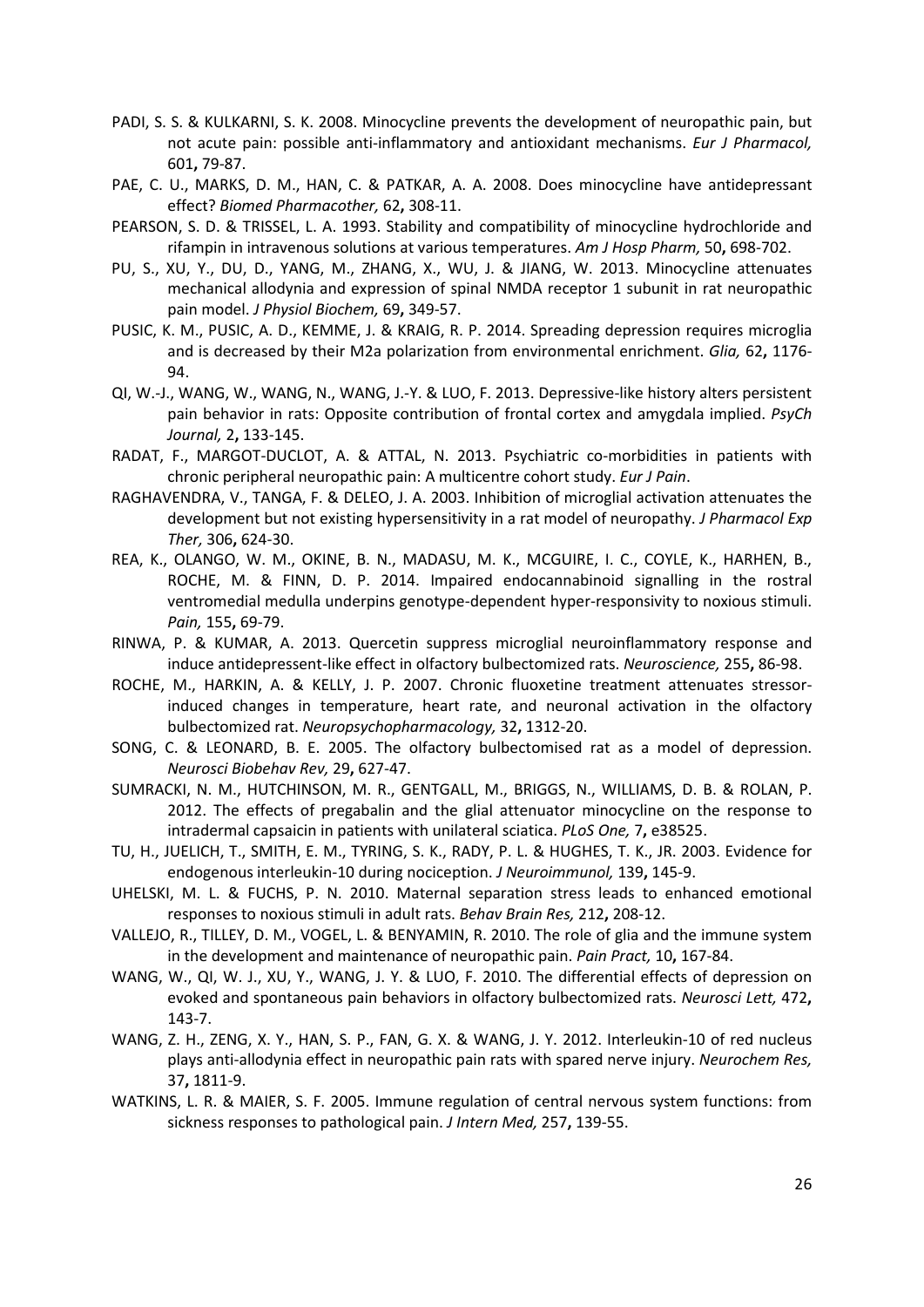- WEI, F., GUO, W., ZOU, S., REN, K. & DUBNER, R. 2008. Supraspinal glial-neuronal interactions contribute to descending pain facilitation. *J Neurosci,* 28**,** 10482-95.
- WRYNN, A. S., SEBENS, J. B., KOCH, T., LEONARD, B. E. & KORF, J. 2000. Prolonged c-Jun expression in the basolateral amygdala following bulbectomy: possible implications for antidepressant activity and time of onset. *Brain Res Mol Brain Res,* 76**,** 7-17.
- YOON, S. Y., PATEL, D. & DOUGHERTY, P. M. 2012. Minocycline blocks lipopolysaccharide induced hyperalgesia by suppression of microglia but not astrocytes. *Neuroscience,* 221**,** 214-24.
- ZANJANI, T. M., SABETKASAEI, M., MOSAFFA, N., MANAHEJI, H., LABIBI, F. & FAROKHI, B. 2006. Suppression of interleukin-6 by minocycline in a rat model of neuropathic pain. *Eur J Pharmacol,* 538**,** 66-72.
- ZENG, Q., WANG, S., LIM, G., YANG, L., MAO, J., SUNG, B., CHANG, Y., LIM, J. A. & GUO, G. 2008. Exacerbated mechanical allodynia in rats with depression-like behavior. *Brain Res,* 1200**,** 27- 38.
- ZHANG, L., SHIRAYAMA, Y., IYO, M. & HASHIMOTO, K. 2007. Minocycline attenuates hyperlocomotion and prepulse inhibition deficits in mice after administration of the NMDA receptor antagonist dizocilpine. *Neuropsychopharmacology,* 32**,** 2004-10.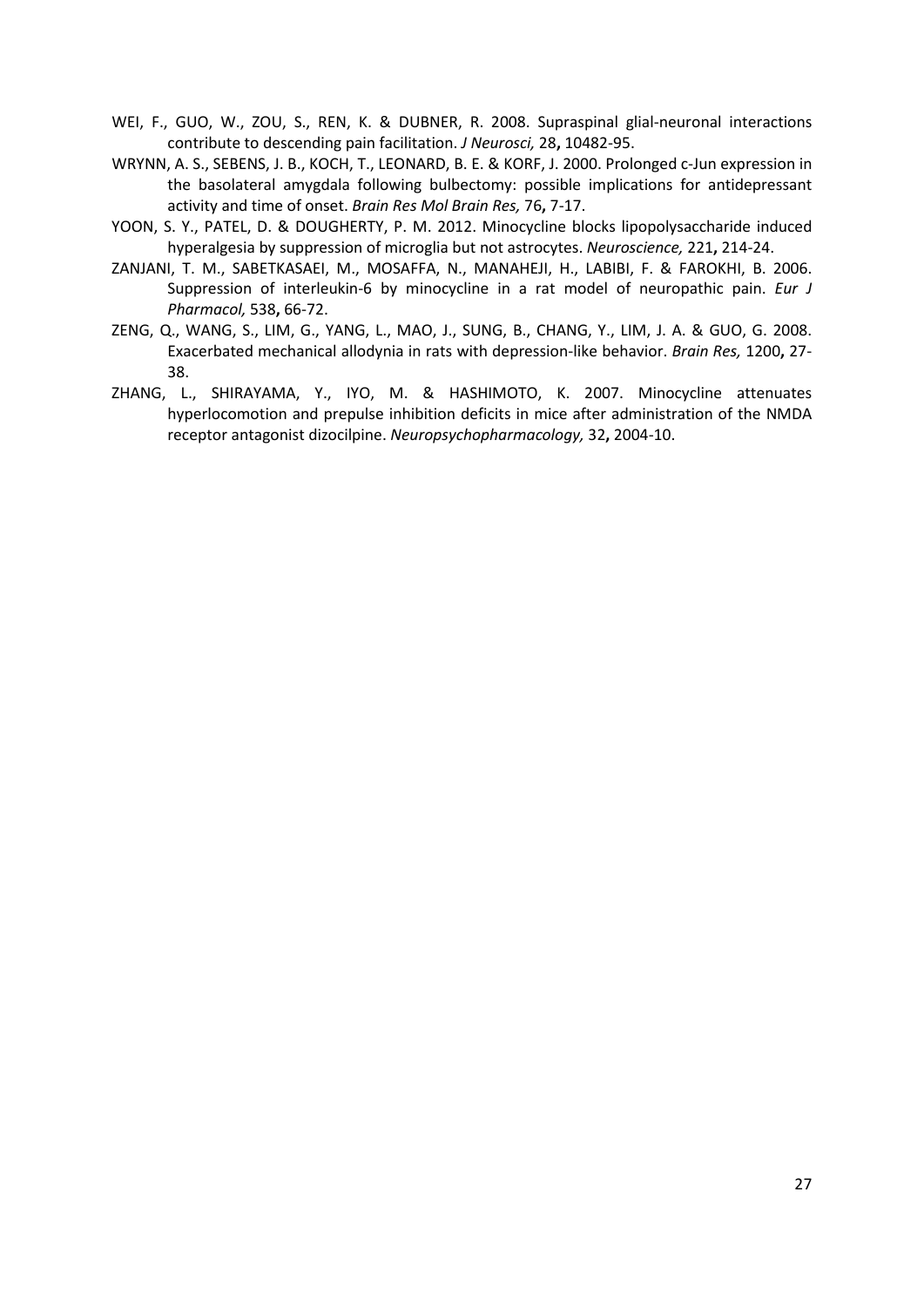|                                    | Sham-SNL-<br><b>Water</b> | Sham-SNL-<br><b>Mino</b> | <b>OB-SNL-</b><br><b>Water</b> | <b>OB-SNL-Mino</b> |
|------------------------------------|---------------------------|--------------------------|--------------------------------|--------------------|
| <b>Minocycline intake</b>          |                           | 76±2                     |                                | 71±1               |
| (mg/kg/day)                        |                           |                          |                                |                    |
| Minocycline Conc. (µg/g<br>tissue) | -                         | $3.6 \pm 0.4$            | -                              | $5.6 \pm 0.8$      |
|                                    |                           |                          |                                |                    |
| CD11b mRNA (%sham-<br>SNL-Water)   | $100 + 9$                 | $72 \pm 6*$              | 99±12                          | $107 + 8$          |

Both Sham and OB animals consumed equivalent amounts of minocycline on average per day over the course of the study. Minocycline levels were slightly, but not significantly, increased in the brain of OB vs. sham rats at the end of the study period. Chronic minocycline reduced CD11b expression in the prefrontal cortex of sham but not OB rats. \*P<0.05 vs. Sham-SNL-water. Mino: minocycline, Conc: concentration, SNL: spinal nerve ligation; OB: Olfactory bulbectomy.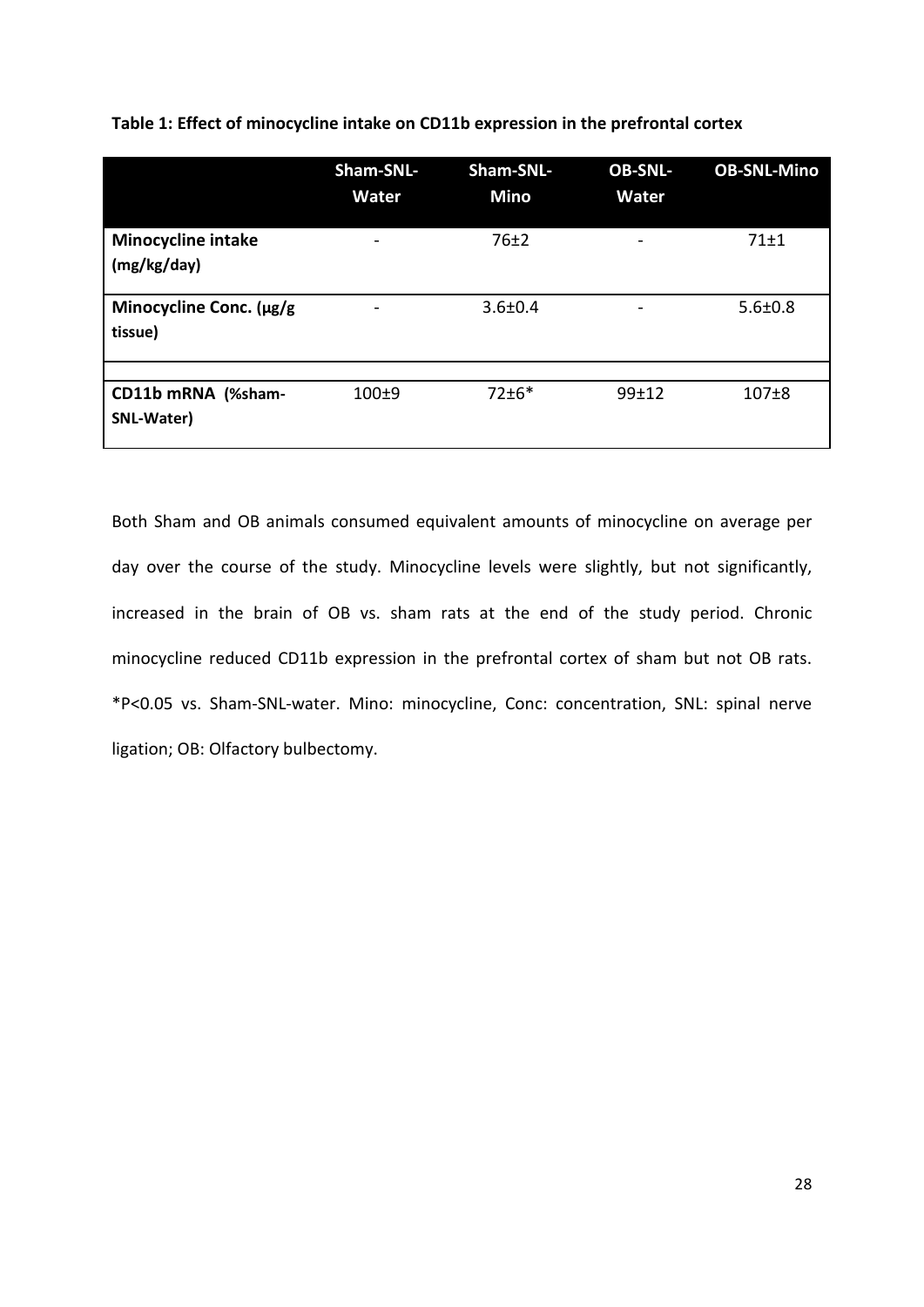**Fig. 1 Effect of acute and chronic minocycline administration on SNL-induced mechanical allodynia in sham and OB rats.** Chronic (B) but not acute (A) minocycline administration attenuates the OB-associated increase in distance moved over 5 minutes in the open field test (Two-way ANOVA). (C-D) OB rats exhibit a decrease in mechanical withdrawal threshold (allodynia) when compared to sham-counterparts, an effect not altered by acute or chronic minocycline administration (Two-way ANOVA). (E) Acute minocycline administration prevents SNL-induced decreases in mechanical withdrawal thresholds in sham and OB animals (Repeated measures ANOVA). (F) Chronic minocycline administration prevents SNLinduced decreases in mechanical withdrawal thresholds in OB, but not sham, animals (Repeated measures ANOVA). Data expressed as mean ± SEM, n=7-12. \*P<0.05 vs. Shamveh/water, <sup>+</sup>P<0.05 vs. Sham-mino, <sup>#</sup>P<0.05 vs. OB-Water, <sup>α</sup>P<0.05 effect of OB (ANOVA),  $\delta$ P<0.05  $\delta$ <sup> $\delta$ </sup>P<0.01 vs. pre-SNL values.

**Fig. 2 Chronic minocycline induces differential effects on mechanical withdrawal thresholds following SNL in sham and OB rats.** Data expressed as mean % change in withdrawal threshold from baseline (pre-SNL) ± SEM, n=10-12. (Repeated measures ANOVA) \*\*P<0.05 vs. Sham-SNL-water, ##P<0.01 vs. OB-SNL-Water.

**Fig. 3 Effect of bulbectomy and chronic minocycline on nociceptive responding to an innocuous cold stimulus, prior to and following SNL.** (A) Paw withdrawal latency (Two-way ANOVA) and (B) paw withdrawal frequency (Kruskal-Wallis) to plantar application of acetone prior to SNL. (C) Paw withdrawal latency (Two-way ANOVA) and (D) paw withdrawal frequency (Kruskal-Wallis) to application of acetone to the ipsilateral hind-paw 14 days following SNL. Dotted line represents pre-SNL average values. Data expressed as mean +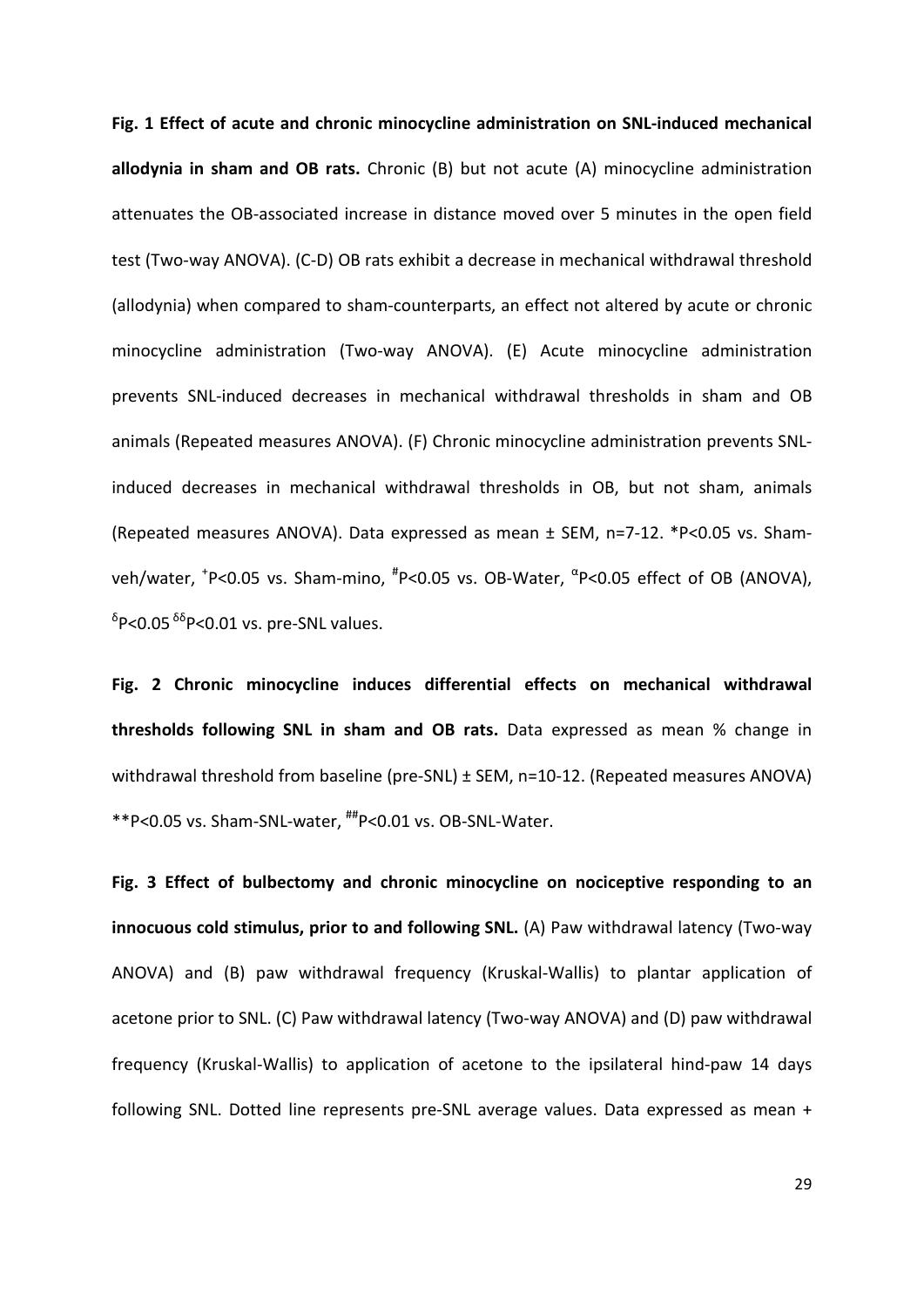SEM. n=10-12. \*P<0.05 vs. sham-water, \*\*P<0.01 vs. sham-SNL-Water, ##P<0.01 vs. OB-SNL-Water.

**Fig. 4 Chronic minocycline intake elicits differential effects on microglial phenotypic markers and inflammatory mediators in the prefrontal cortex of sham and OB rats following SNL.** Expression of microglial M1 phenotype markers (A) CD68 (B) TNFα (C) IL-1β (D) IL-6; M2 phenotype markers (E) MRC2 (F) IL-10; and cytokine signalling markers (G) IL-1ra and (H) SOCS3 in the prefrontal cortex. Data expressed as mean % change in expression from sham-SNL-Water treated animals + SEM, n= 10-12. (Two-way ANOVAs) \*P<0.05 vs. sham-SNL-Water, <sup>++</sup>P<0.01 vs. sham-SNL-Mino, <sup>#</sup>P<0.05, <sup>##</sup>P<0.01 vs. OB-SNL-Water.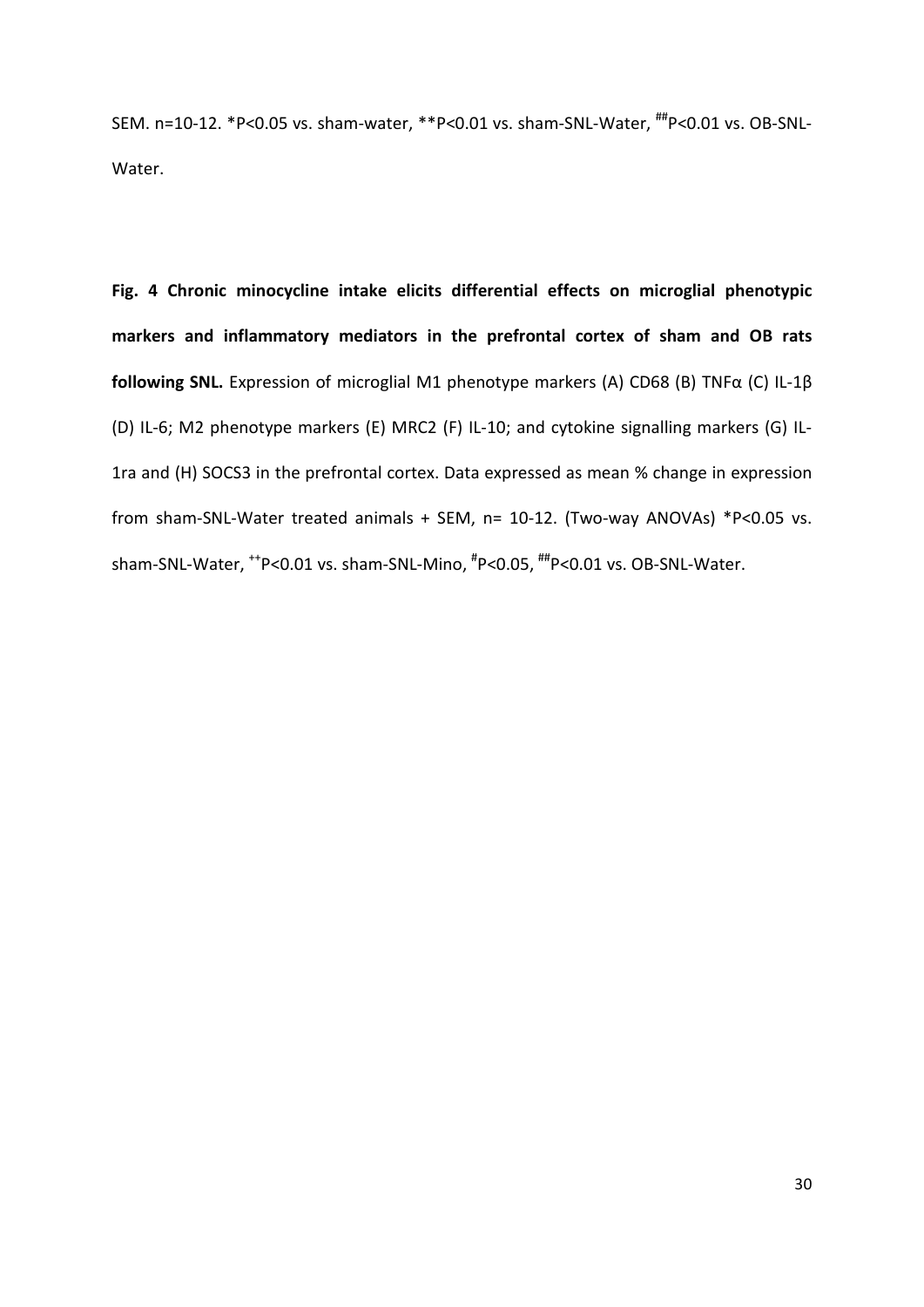

**Fig.1**

**Pre-SNL Post-SNL**

 $\overline{\mathbf{E}}$  δδ

**0**

**5**

**Pre-SNL Post-SNL**

 $\P_\delta$ 

 ${\bf I}_\delta$ 

**0**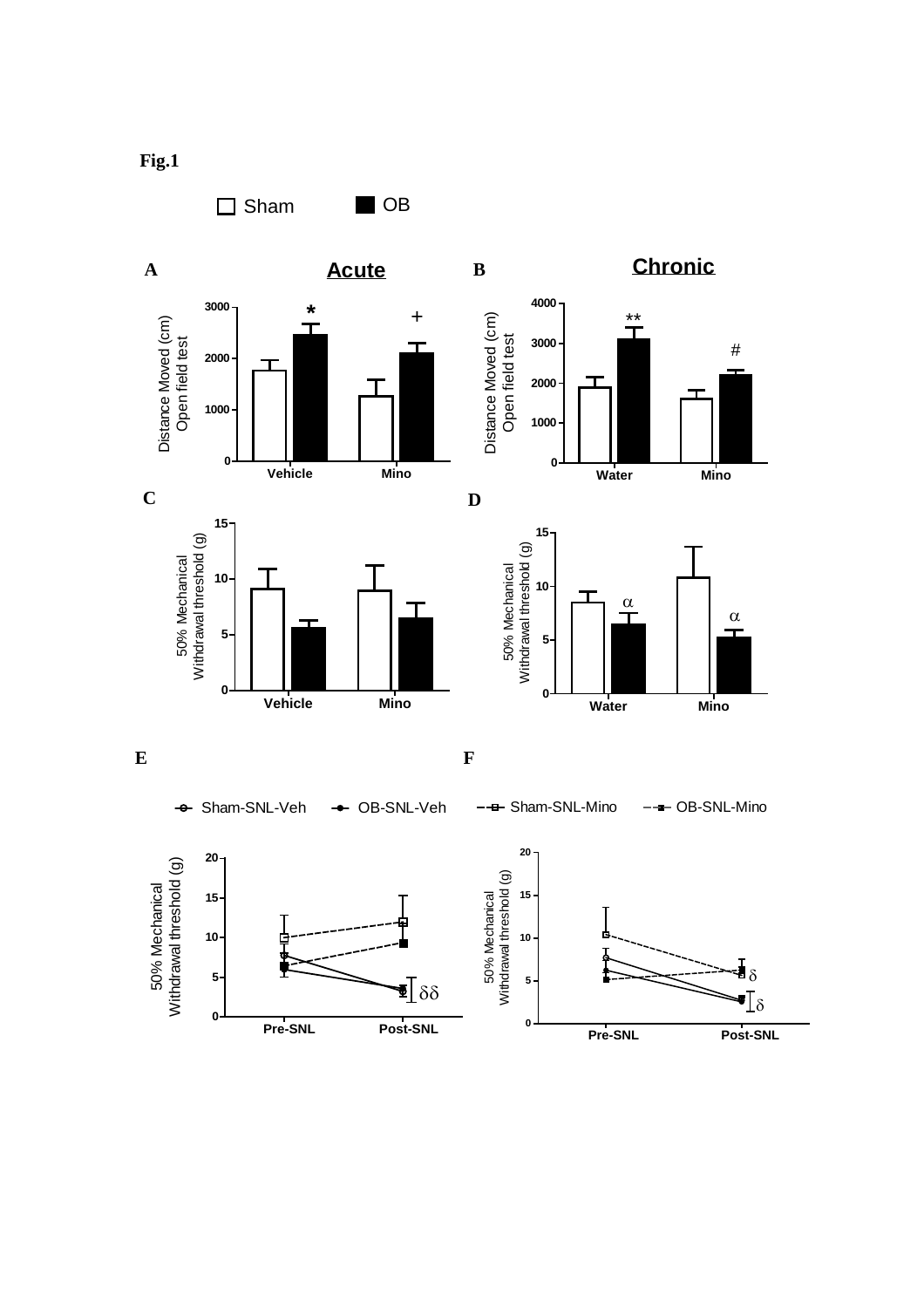**Fig 2**

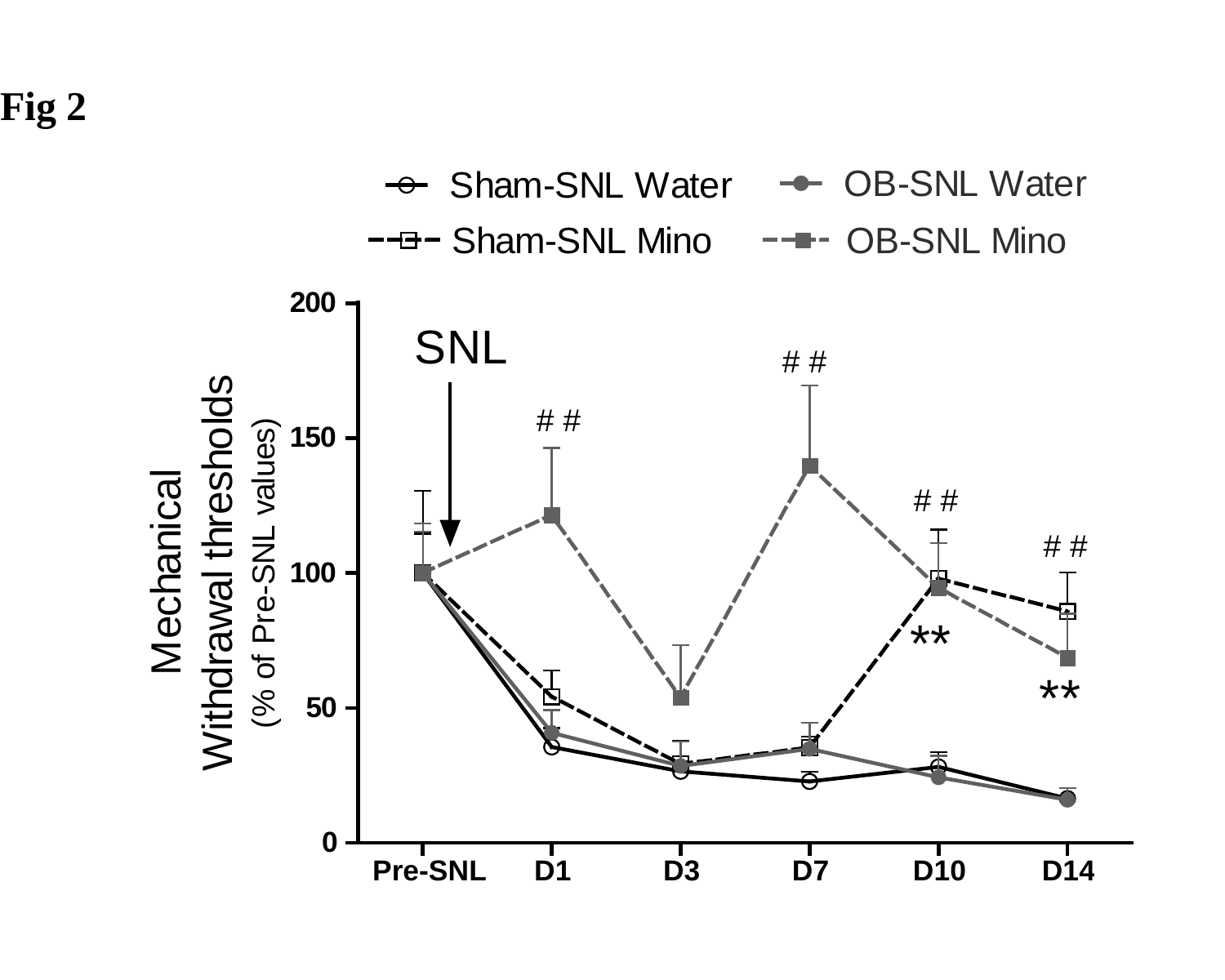**Fig. 3 Pre -SNL**





**B**

#### **Post -SNL**